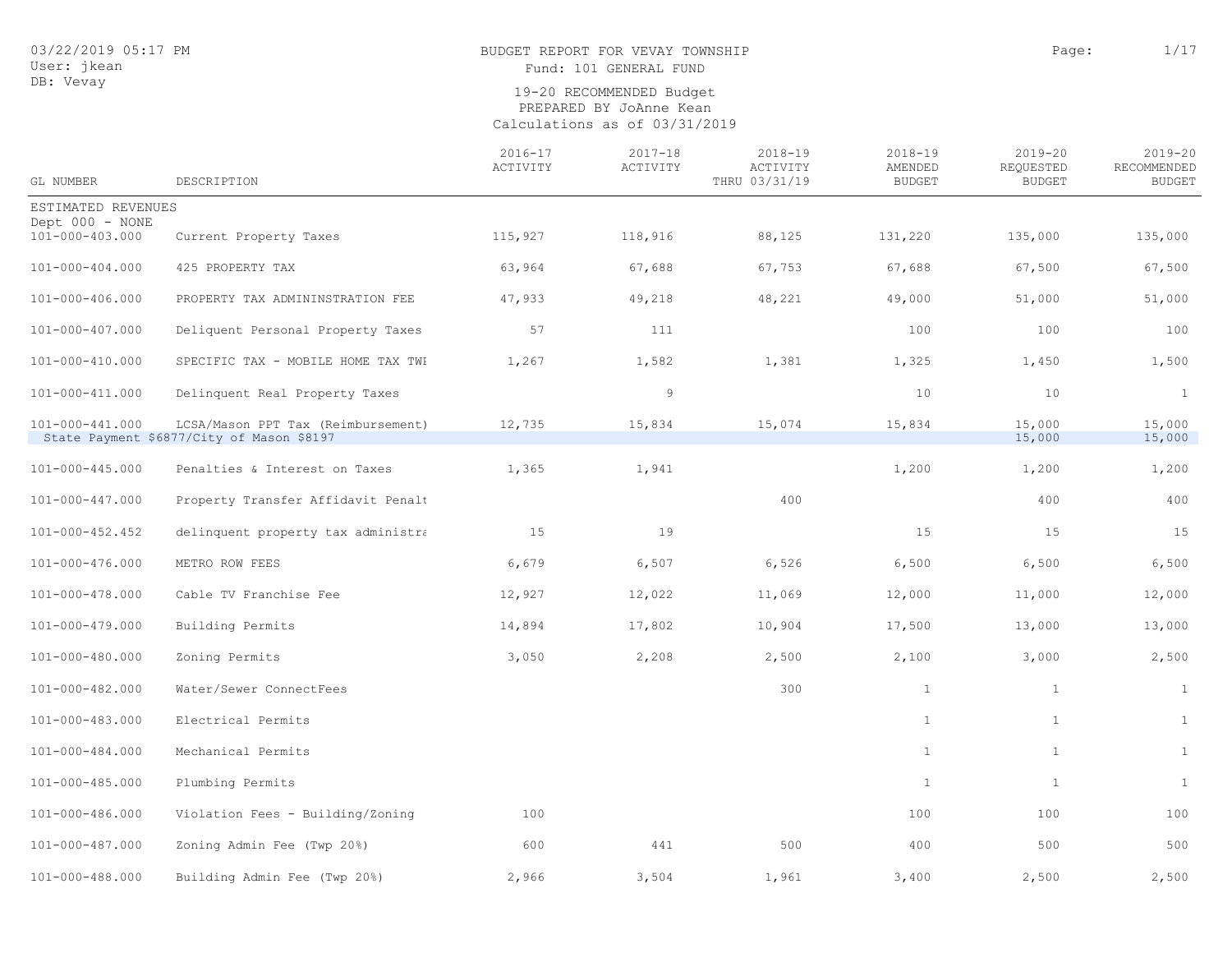# BUDGET REPORT FOR VEVAY TOWNSHIP **Page:** 2/17

Fund: 101 GENERAL FUND

| GL NUMBER                                                         | DESCRIPTION                        | $2016 - 17$<br>ACTIVITY | $2017 - 18$<br>ACTIVITY | $2018 - 19$<br>ACTIVITY<br>THRU 03/31/19 | $2018 - 19$<br>AMENDED<br><b>BUDGET</b> | $2019 - 20$<br>REQUESTED<br><b>BUDGET</b> | $2019 - 20$<br>RECOMMENDED<br><b>BUDGET</b> |
|-------------------------------------------------------------------|------------------------------------|-------------------------|-------------------------|------------------------------------------|-----------------------------------------|-------------------------------------------|---------------------------------------------|
| ESTIMATED REVENUES                                                |                                    |                         |                         |                                          |                                         |                                           |                                             |
| Dept 000 - NONE<br>101-000-500.000<br>Steam Show Outdoor Assembly | Miscellaneous Permits              | 250                     | 250                     | 500                                      | 250                                     | 250<br>250                                | 250<br>250                                  |
| 101-000-574.000                                                   | State Revenue Sharing              | 272,662                 | 292,572                 | 300,248                                  | 289,925                                 | 308,400                                   | 308,400                                     |
| 101-000-608.000                                                   | Zoning Board of Appeals Fees       |                         | 500                     |                                          | 750                                     | 750                                       | 750                                         |
| 101-000-609.000                                                   | Summer Tax Collections             | 8,200                   | 7,793                   | 9,138                                    | 9,200                                   | 9,500                                     | 9,500                                       |
| 101-000-610.000                                                   | Special Land Use Permit App Fees   | 750                     | 500                     | 1,000                                    | 500                                     | 1,000                                     | 1,000                                       |
| 101-000-612.000                                                   | Rezoning Fees                      | 3,000                   |                         |                                          | $\mathbf{1}$                            | $\mathbf{1}$                              | $\mathbf{1}$                                |
| 101-000-613.000                                                   | LAND DIVISION REVIEWS              | 700                     | 725                     | 300                                      | 725                                     | 500                                       | 500                                         |
| $101 - 000 - 614.000$                                             | IFT Application Fee                |                         | 2,000                   |                                          | $\mathbf{1}$                            | $\mathbf{1}$                              | $\mathbf{1}$                                |
| 101-000-627.000                                                   | Fire Runs                          | 8,613                   | 17,858                  | 10,811                                   | 20,500                                  | 10,000                                    | 10,000                                      |
| $101 - 000 - 628.000$                                             | Civil Infractions                  |                         |                         |                                          | $\mathbf{1}$                            | 100                                       | $\mathbf{1}$                                |
| 101-000-640.000                                                   | Grave openings Eden & Rolfe Cem.   | 500                     | 1,200                   | 600                                      | 500                                     | 700                                       | 700                                         |
| 101-000-640.209                                                   | Grave Openings - Hawley            | 2,600                   | 1,700                   | 2,300                                    | 1,500                                   | 2,800                                     | 2,800                                       |
| 101-000-641.000                                                   | Cemetery Foundation Fees/Eden&Roli |                         | 166                     | 130                                      | 100                                     | 100                                       | 200                                         |
| 101-000-641.209                                                   | Cemetery Foundation Fees - Hawley  | 881                     | 500                     | 587                                      | 500                                     | 600                                       | 800                                         |
| 101-000-642.000                                                   | Sales                              | 257                     | 233                     | 305                                      | 200                                     | 250                                       | 250                                         |
| 101-000-642.001                                                   | SALE OF ZONING ORDINANCES          |                         | 25                      |                                          | $\mathbf{1}$                            | $\mathbf{1}$                              | $\mathbf{1}$                                |
| 101-000-642.209                                                   | Lot Sales - Hawley                 | 3,000                   | 400                     | 3,800                                    | 400                                     | 1,600                                     | 1,600                                       |
| $101 - 000 - 643.000$                                             | Lot Sales - Eden & Rolfe           |                         |                         |                                          | $\mathbf{1}$                            | $\mathbf{1}$                              | $\mathbf{1}$                                |
| 101-000-645.209                                                   | Cemetery Miscellaneous - Hawley    |                         | 75                      | 100                                      | $\mathbf{1}$                            | $\mathbf{1}$                              | $\mathbf{1}$                                |
| $101 - 000 - 664.000$                                             | INVESTMENT INTEREST                | 2,140                   | 2,377                   | 2,926                                    | 1,900                                   | 2,000                                     | 2,000                                       |
| $101 - 000 - 664.209$                                             | Investment Interest - Hawley       | 184                     | 494                     | 242                                      | 395                                     | 300                                       | 300                                         |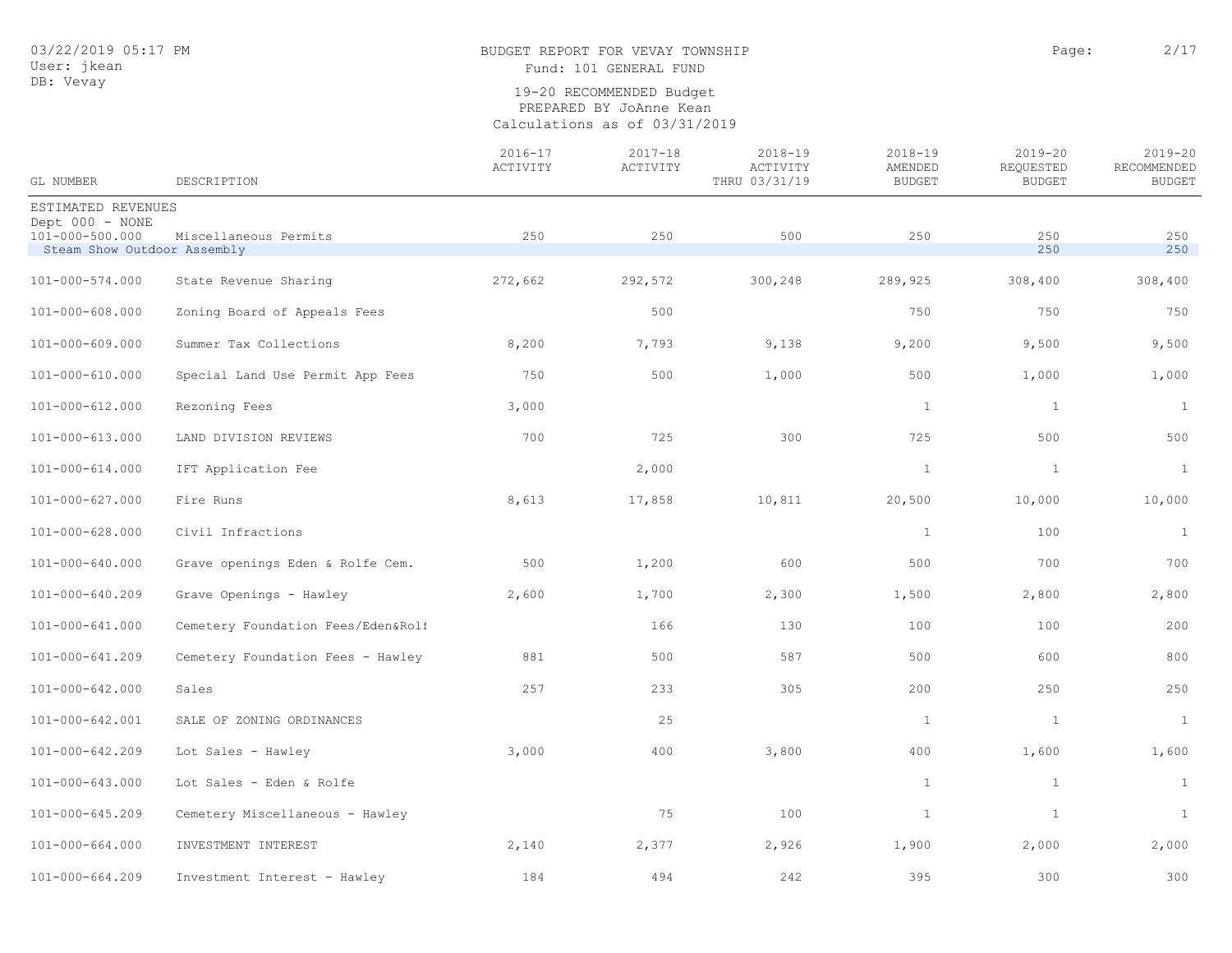# BUDGET REPORT FOR VEVAY TOWNSHIP CONSTRUCTED AND RAGE: 2/17

Fund: 101 GENERAL FUND

| GL NUMBER                                                                                                     | DESCRIPTION                                                                                            | $2016 - 17$<br>ACTIVITY | $2017 - 18$<br>ACTIVITY | $2018 - 19$<br>ACTIVITY<br>THRU 03/31/19 | $2018 - 19$<br>AMENDED<br><b>BUDGET</b> | $2019 - 20$<br>REQUESTED<br><b>BUDGET</b>                      | $2019 - 20$<br>RECOMMENDED<br><b>BUDGET</b>                    |
|---------------------------------------------------------------------------------------------------------------|--------------------------------------------------------------------------------------------------------|-------------------------|-------------------------|------------------------------------------|-----------------------------------------|----------------------------------------------------------------|----------------------------------------------------------------|
| ESTIMATED REVENUES                                                                                            |                                                                                                        |                         |                         |                                          |                                         |                                                                |                                                                |
| Dept 000 - NONE<br>$101 - 000 - 668.000$                                                                      | HALL RENTAL                                                                                            | 2,300                   | 2,000                   | 1,750                                    | 1,500                                   | 1,500                                                          | 1,500                                                          |
| $101 - 000 - 669.000$                                                                                         | College Rd Properties Rental                                                                           | 4,418                   | 4,418                   | 4,418                                    | 4,400                                   | 4,400                                                          | 4,400                                                          |
| $101 - 000 - 676.000$                                                                                         | CONTRIBUTION FROM UNAPPROPRIATED I                                                                     |                         |                         |                                          | 1                                       | 1                                                              | 4,000                                                          |
| 101-000-686.000<br>School Election<br>DDA Website Expenses<br>Misc Reimbursements                             | Reimbursement<br>DDA Contribution for Fire Servivces                                                   | 36,361                  | 25,494                  | 17,095                                   | $\mathbf{1}$<br>GL # FOOTNOTE TOTAL:    | 12,000<br>12,000<br>$\circ$<br>$\circ$<br>$\circ$<br>12,000    | 23,875<br>12,000<br>7,450<br>500<br>3,925<br>23,875            |
| 101-000-691.000                                                                                               | Prior Year Revenue                                                                                     |                         |                         | 515                                      |                                         |                                                                |                                                                |
| $101 - 000 - 699.000$<br>Roads<br>Contingency                                                                 | FROM Prior Years Fund Balance                                                                          |                         |                         |                                          | 25,000                                  | $\mathbf{1}$<br>$\circ$<br>$\circ$                             | 30,000<br>$\mathbf{1}$<br>$\mathbf{1}$                         |
|                                                                                                               |                                                                                                        |                         |                         |                                          | GL # FOOTNOTE TOTAL:                    |                                                                | $\mathbf{1}$                                                   |
| Totals for dept 000 - NONE                                                                                    |                                                                                                        | 631,295                 | 659,082                 | 611,479                                  | 666,649                                 | 665,036                                                        | 711,651                                                        |
| TOTAL ESTIMATED REVENUES                                                                                      |                                                                                                        | 631,295                 | 659,082                 | 611, 479                                 | 666,649                                 | 665,036                                                        | 711,651                                                        |
| APPROPRIATIONS<br>Dept 000 - NONE<br>101-000-999.209                                                          | Transfer out - Hawley                                                                                  |                         | 26,664                  |                                          |                                         |                                                                |                                                                |
| Totals for dept 000 - NONE                                                                                    |                                                                                                        |                         | 26,664                  |                                          |                                         |                                                                |                                                                |
| Dept 101 - GOVERNING BODY<br>101-101-705.000                                                                  | Trustee Salary                                                                                         | 8,648                   | 9,132                   | 9,486                                    | 9,486                                   | 9,486                                                          | 9,086                                                          |
| 101-101-728.000                                                                                               | Supplies - Gov Body                                                                                    | 237                     | 71                      | 65                                       | 200                                     | 100                                                            | 100                                                            |
| 101-101-729.000                                                                                               | Miscellaneous supplies/chk. charge                                                                     |                         | 22                      | 70                                       | 175                                     | 100                                                            | 100                                                            |
| 101-101-802.000<br>IT Services/Vargas<br>Office 360 (e-mail)<br>BS&A Tax Support Services<br>AnitVirus Annual | Computer Services<br>BS&A Support Services $(55, 500 - 2, 400)$<br>MicroSoft Office (10 work stations) | 11,748                  | 12,597                  | 13,716                                   | 13,755<br>GL # FOOTNOTE TOTAL:          | 13,780<br>6,600<br>480<br>5,500<br>700<br>300<br>200<br>13,780 | 11,380<br>6,600<br>480<br>5,500<br>700<br>300<br>200<br>13,780 |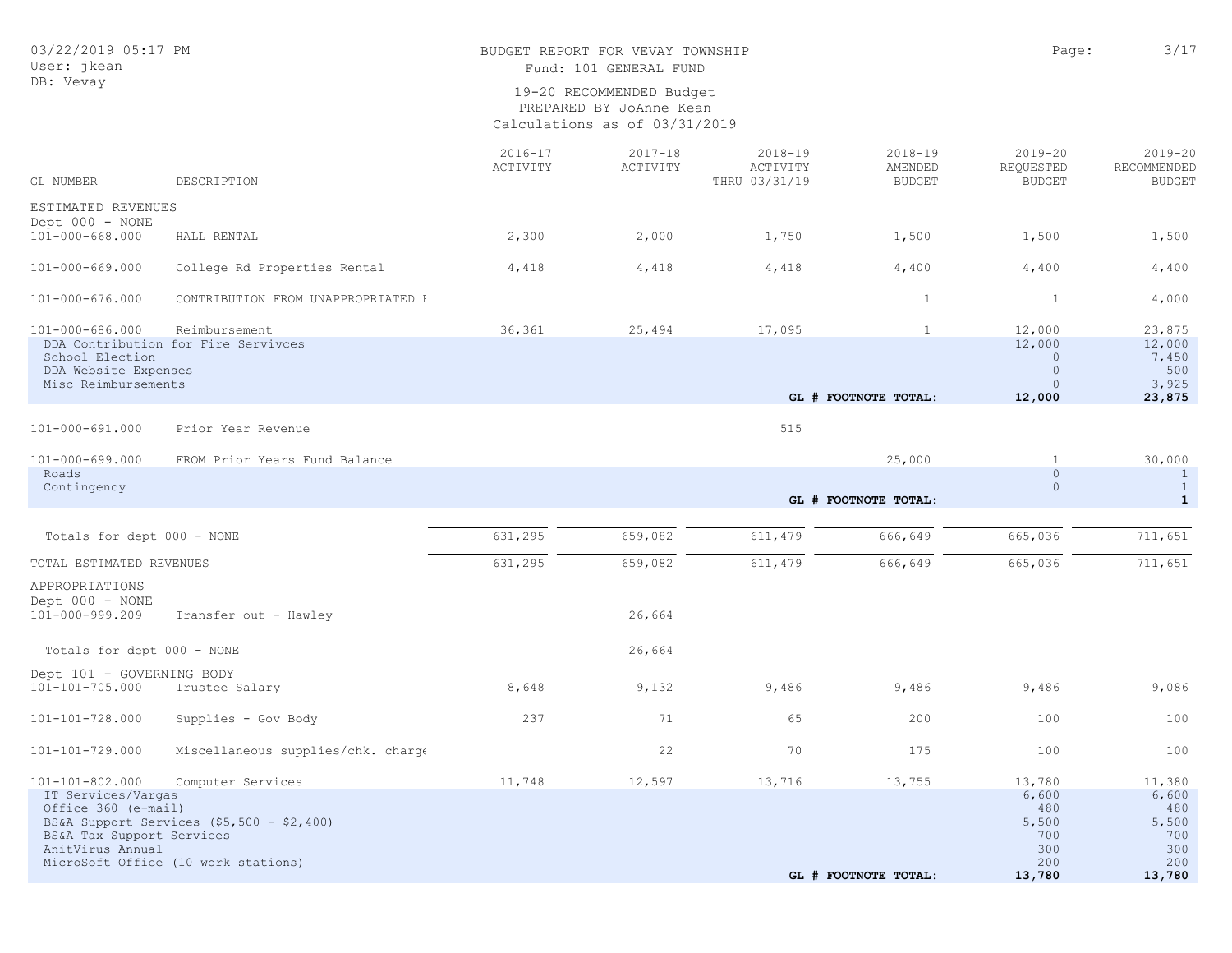## BUDGET REPORT FOR VEVAY TOWNSHIP **Page:** 4/17 Fund: 101 GENERAL FUND

| APPROPRIATIONS<br>Dept 101 - GOVERNING BODY<br>774<br>101-101-802.001<br>521<br>661<br>800<br>COMPUTER - WEB SITE<br>800<br>Website Host Annual fee<br>200<br>275<br>Website Technician Stipend<br>325<br>Website hourly<br>GL # FOOTNOTE TOTAL:<br>800<br>793<br>800<br>600<br>101-101-804.000<br>M/R Collection Expense<br>371<br>$\mathbf{1}$<br>101-101-805.000<br>375<br>Bad Debt Expense<br>1,838<br>884<br>650<br>850<br>750<br>101-101-900.000<br>Print/Publish/PostageGovBody<br>$101 - 101 - 956.000$<br>Miscellaneous<br>925<br>2,018<br>1,000<br>1,005<br>1,000<br>Meals on Wheels donation<br>1,000<br>400<br>101-101-956.002<br>558<br>390<br>425<br>College Rd Property Expenses<br>425<br>Drains<br>$\mathbf{1}$<br>101-101-957.000<br>City of Mason 425 Tax Refunds<br>1<br>14<br>20<br>26<br>$\mathbf{1}$<br>$101 - 101 - 957.001$<br>Ing Co Tax Tribunal Refunds<br>3,189<br>101-101-958.000<br>Dues & Subscriptions<br>3,049<br>3,114<br>3,125<br>3,200<br>$101 - 101 - 960.000$<br>1,981<br>1,873<br>2,390<br>1,750<br>Educational Meetings<br>1,675<br>MTA Annual Conf/ 5 Elected Officials<br>1,750 | GL NUMBER       | DESCRIPTION        | $2016 - 17$<br>ACTIVITY | $2017 - 18$<br>ACTIVITY | $2018 - 19$<br>ACTIVITY<br>THRU 03/31/19 | $2018 - 19$<br>AMENDED<br><b>BUDGET</b> | $2019 - 20$<br>REQUESTED<br><b>BUDGET</b> | $2019 - 20$<br>RECOMMENDED<br><b>BUDGET</b> |
|----------------------------------------------------------------------------------------------------------------------------------------------------------------------------------------------------------------------------------------------------------------------------------------------------------------------------------------------------------------------------------------------------------------------------------------------------------------------------------------------------------------------------------------------------------------------------------------------------------------------------------------------------------------------------------------------------------------------------------------------------------------------------------------------------------------------------------------------------------------------------------------------------------------------------------------------------------------------------------------------------------------------------------------------------------------------------------------------------------------------------|-----------------|--------------------|-------------------------|-------------------------|------------------------------------------|-----------------------------------------|-------------------------------------------|---------------------------------------------|
|                                                                                                                                                                                                                                                                                                                                                                                                                                                                                                                                                                                                                                                                                                                                                                                                                                                                                                                                                                                                                                                                                                                            |                 |                    |                         |                         |                                          |                                         |                                           |                                             |
|                                                                                                                                                                                                                                                                                                                                                                                                                                                                                                                                                                                                                                                                                                                                                                                                                                                                                                                                                                                                                                                                                                                            |                 |                    |                         |                         |                                          |                                         |                                           |                                             |
|                                                                                                                                                                                                                                                                                                                                                                                                                                                                                                                                                                                                                                                                                                                                                                                                                                                                                                                                                                                                                                                                                                                            |                 |                    |                         |                         |                                          |                                         |                                           | 1,300                                       |
|                                                                                                                                                                                                                                                                                                                                                                                                                                                                                                                                                                                                                                                                                                                                                                                                                                                                                                                                                                                                                                                                                                                            |                 |                    |                         |                         |                                          |                                         |                                           | 200                                         |
|                                                                                                                                                                                                                                                                                                                                                                                                                                                                                                                                                                                                                                                                                                                                                                                                                                                                                                                                                                                                                                                                                                                            |                 |                    |                         |                         |                                          |                                         |                                           | 275<br>325                                  |
|                                                                                                                                                                                                                                                                                                                                                                                                                                                                                                                                                                                                                                                                                                                                                                                                                                                                                                                                                                                                                                                                                                                            |                 |                    |                         |                         |                                          |                                         |                                           | 800                                         |
|                                                                                                                                                                                                                                                                                                                                                                                                                                                                                                                                                                                                                                                                                                                                                                                                                                                                                                                                                                                                                                                                                                                            |                 |                    |                         |                         |                                          |                                         |                                           | 600                                         |
|                                                                                                                                                                                                                                                                                                                                                                                                                                                                                                                                                                                                                                                                                                                                                                                                                                                                                                                                                                                                                                                                                                                            |                 |                    |                         |                         |                                          |                                         |                                           |                                             |
|                                                                                                                                                                                                                                                                                                                                                                                                                                                                                                                                                                                                                                                                                                                                                                                                                                                                                                                                                                                                                                                                                                                            |                 |                    |                         |                         |                                          |                                         |                                           | <sup>1</sup>                                |
|                                                                                                                                                                                                                                                                                                                                                                                                                                                                                                                                                                                                                                                                                                                                                                                                                                                                                                                                                                                                                                                                                                                            |                 |                    |                         |                         |                                          |                                         |                                           | 750                                         |
|                                                                                                                                                                                                                                                                                                                                                                                                                                                                                                                                                                                                                                                                                                                                                                                                                                                                                                                                                                                                                                                                                                                            |                 |                    |                         |                         |                                          |                                         |                                           | 1,100                                       |
|                                                                                                                                                                                                                                                                                                                                                                                                                                                                                                                                                                                                                                                                                                                                                                                                                                                                                                                                                                                                                                                                                                                            |                 |                    |                         |                         |                                          |                                         |                                           | 1,000                                       |
|                                                                                                                                                                                                                                                                                                                                                                                                                                                                                                                                                                                                                                                                                                                                                                                                                                                                                                                                                                                                                                                                                                                            |                 |                    |                         |                         |                                          |                                         |                                           |                                             |
|                                                                                                                                                                                                                                                                                                                                                                                                                                                                                                                                                                                                                                                                                                                                                                                                                                                                                                                                                                                                                                                                                                                            |                 |                    |                         |                         |                                          |                                         |                                           | 425                                         |
|                                                                                                                                                                                                                                                                                                                                                                                                                                                                                                                                                                                                                                                                                                                                                                                                                                                                                                                                                                                                                                                                                                                            |                 |                    |                         |                         |                                          |                                         |                                           | 425                                         |
|                                                                                                                                                                                                                                                                                                                                                                                                                                                                                                                                                                                                                                                                                                                                                                                                                                                                                                                                                                                                                                                                                                                            |                 |                    |                         |                         |                                          |                                         |                                           | $\mathbf{1}$                                |
|                                                                                                                                                                                                                                                                                                                                                                                                                                                                                                                                                                                                                                                                                                                                                                                                                                                                                                                                                                                                                                                                                                                            |                 |                    |                         |                         |                                          |                                         |                                           | $\mathbf{1}$                                |
|                                                                                                                                                                                                                                                                                                                                                                                                                                                                                                                                                                                                                                                                                                                                                                                                                                                                                                                                                                                                                                                                                                                            |                 |                    |                         |                         |                                          |                                         |                                           | 3,200                                       |
|                                                                                                                                                                                                                                                                                                                                                                                                                                                                                                                                                                                                                                                                                                                                                                                                                                                                                                                                                                                                                                                                                                                            |                 |                    |                         |                         |                                          |                                         |                                           | 1,750                                       |
|                                                                                                                                                                                                                                                                                                                                                                                                                                                                                                                                                                                                                                                                                                                                                                                                                                                                                                                                                                                                                                                                                                                            |                 |                    |                         |                         |                                          |                                         |                                           | 1,750                                       |
|                                                                                                                                                                                                                                                                                                                                                                                                                                                                                                                                                                                                                                                                                                                                                                                                                                                                                                                                                                                                                                                                                                                            | 101-101-998.000 | Prior Year Expense |                         |                         | 789                                      |                                         |                                           |                                             |
| 30,992<br>32,800<br>33,388<br>31,994<br>29,087<br>Totals for dept 101 - GOVERNING BODY                                                                                                                                                                                                                                                                                                                                                                                                                                                                                                                                                                                                                                                                                                                                                                                                                                                                                                                                                                                                                                     |                 |                    |                         |                         |                                          |                                         |                                           | 29,794                                      |
|                                                                                                                                                                                                                                                                                                                                                                                                                                                                                                                                                                                                                                                                                                                                                                                                                                                                                                                                                                                                                                                                                                                            |                 |                    |                         |                         |                                          |                                         |                                           |                                             |
| Dept 171 - SUPERVISOR<br>101-171-702.000<br>31,096<br>33,460<br>33,804<br>33,804<br>33,804<br>Wages- Supervisor                                                                                                                                                                                                                                                                                                                                                                                                                                                                                                                                                                                                                                                                                                                                                                                                                                                                                                                                                                                                            |                 |                    |                         |                         |                                          |                                         |                                           | 33,637                                      |
| 52<br>847<br>101-171-728.000<br>Supplies - Supervisor<br>296<br>900<br>200                                                                                                                                                                                                                                                                                                                                                                                                                                                                                                                                                                                                                                                                                                                                                                                                                                                                                                                                                                                                                                                 |                 |                    |                         |                         |                                          |                                         |                                           | 200                                         |
| 8<br>14<br>2<br>25<br>25<br>101-171-900.000<br>Print/Publish/PostageSprvisor                                                                                                                                                                                                                                                                                                                                                                                                                                                                                                                                                                                                                                                                                                                                                                                                                                                                                                                                                                                                                                               |                 |                    |                         |                         |                                          |                                         |                                           | 25                                          |
| 182<br>477<br>400<br>$101 - 171 - 960.000$<br>Educational Meetings<br>55<br>1,000                                                                                                                                                                                                                                                                                                                                                                                                                                                                                                                                                                                                                                                                                                                                                                                                                                                                                                                                                                                                                                          |                 |                    |                         |                         |                                          |                                         |                                           | 750                                         |
| 34,003<br>34,708<br>35,129<br>35,029<br>31,582<br>Totals for dept 171 - SUPERVISOR                                                                                                                                                                                                                                                                                                                                                                                                                                                                                                                                                                                                                                                                                                                                                                                                                                                                                                                                                                                                                                         |                 |                    |                         |                         |                                          |                                         |                                           | 34,612                                      |
| Dept 191 - ELECTIONS                                                                                                                                                                                                                                                                                                                                                                                                                                                                                                                                                                                                                                                                                                                                                                                                                                                                                                                                                                                                                                                                                                       |                 |                    |                         |                         |                                          |                                         |                                           |                                             |
| 7,754<br>101-191-705.000<br>1,812<br>7,834<br>8,000<br>3,500<br>Per diem<br>3,000<br>Election Inspectors                                                                                                                                                                                                                                                                                                                                                                                                                                                                                                                                                                                                                                                                                                                                                                                                                                                                                                                                                                                                                   |                 |                    |                         |                         |                                          |                                         |                                           | 7,000<br>3,000                              |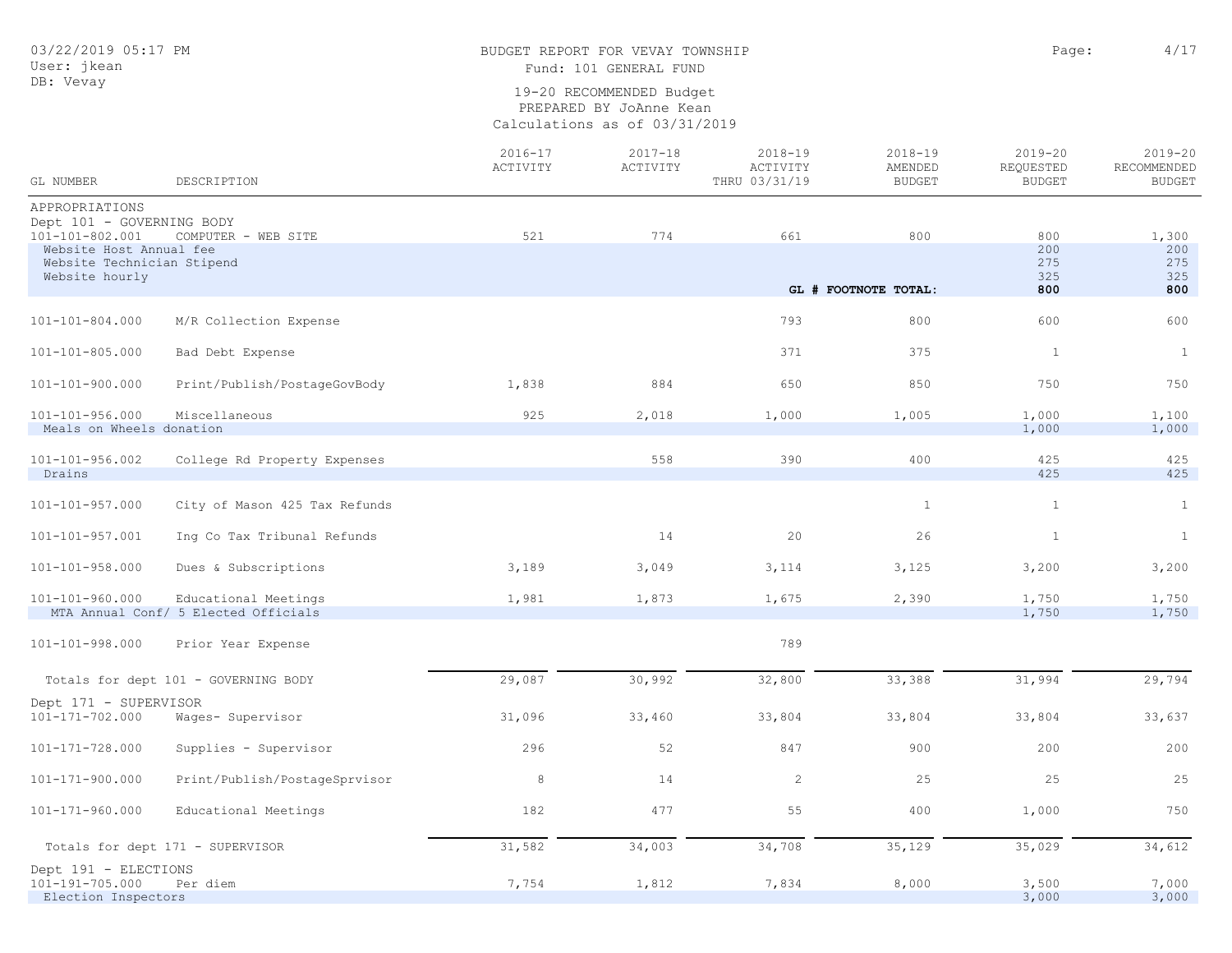### BUDGET REPORT FOR VEVAY TOWNSHIP **Page:** 5/17 Fund: 101 GENERAL FUND

| GL NUMBER                                      | DESCRIPTION                                                                 | $2016 - 17$<br>ACTIVITY | $2017 - 18$<br>ACTIVITY | $2018 - 19$<br>ACTIVITY<br>THRU 03/31/19 | $2018 - 19$<br>AMENDED<br><b>BUDGET</b> | $2019 - 20$<br>REQUESTED<br><b>BUDGET</b> | $2019 - 20$<br>RECOMMENDED<br><b>BUDGET</b> |
|------------------------------------------------|-----------------------------------------------------------------------------|-------------------------|-------------------------|------------------------------------------|-----------------------------------------|-------------------------------------------|---------------------------------------------|
| APPROPRIATIONS                                 |                                                                             |                         |                         |                                          |                                         |                                           |                                             |
| Dept 191 - ELECTIONS<br>Clerk Per Diem         |                                                                             |                         |                         |                                          |                                         | 500                                       | 500                                         |
|                                                |                                                                             |                         |                         |                                          | GL # FOOTNOTE TOTAL:                    | 3,500                                     | 3,500                                       |
| 101-191-728.000                                | Election Supplies                                                           | 1,468                   | 1,427                   | 1,546                                    | 1,700                                   | 1,000                                     | 1,750                                       |
| 101-191-818.000                                | Contractual                                                                 | 2,512                   | 600                     | 2,012                                    | 2,025                                   | 1,200                                     | 2,150                                       |
| 101-191-900.000                                | Print/Publish/PostageElections                                              | 1,357                   | 1,031                   | 869                                      | 1,775                                   | 2,000                                     | 4,000                                       |
| 101-191-970.000                                | Capital Outlay - Elections<br>Replacement outdated laptops w/Windows 10 Pro |                         |                         |                                          | $\mathbf{1}$                            | 1,400<br>1,400                            | 1,400<br>1,400                              |
|                                                | Totals for dept 191 - ELECTIONS                                             | 13,091                  | 4,870                   | 12,261                                   | 13,501                                  | 9,100                                     | 16,300                                      |
| Dept 209 - ASSESSOR                            |                                                                             |                         |                         |                                          |                                         |                                           |                                             |
| 101-209-702.000                                | Assessor Salary                                                             | 31,000                  | 31,000                  | 31,620                                   | 31,620                                  | 31,620                                    | 31,620                                      |
| 101-209-728.000                                | Assessor Supplies                                                           | 14                      | 9                       | 274                                      | 300                                     | 50                                        | 50                                          |
| 101-209-802.000                                | Computer Services                                                           | 786                     | 793                     | 810                                      | 810                                     | 850                                       | 850                                         |
| 101-209-900.000                                | Print/Publish/PostageAssessor                                               | 1,068                   | 1,147                   | 173                                      | 1,100                                   | 1,100                                     | 1,250                                       |
| 101-209-960.000                                | Educational Meetings                                                        |                         |                         |                                          | 150                                     | 200                                       | 200                                         |
|                                                | Totals for dept 209 - ASSESSOR                                              | 32,868                  | 32,949                  | 32,877                                   | 33,980                                  | 33,820                                    | 33,970                                      |
| Dept 210 - GENERAL SERVICES<br>101-210-704.000 | Clerical - Office Secretary                                                 | 25,092                  | 25,782                  | 24,592                                   | 25,700                                  | 25,500                                    | 25,500                                      |
| Lump Sum payment                               |                                                                             |                         |                         |                                          |                                         | $\circ$                                   | 500                                         |
| Wages @ \$16/hr                                |                                                                             |                         |                         |                                          | GL # FOOTNOTE TOTAL:                    | $\circ$                                   | 25,000                                      |
|                                                |                                                                             |                         |                         |                                          |                                         |                                           | 25,500                                      |
| 101-210-728.000                                | Central Office Supplies                                                     | 1,760                   | 1,578                   | 1,526                                    | 1,600                                   | 1,600                                     | 1,600                                       |
| 101-210-770.000                                | Uncaptalized Capital Outlay                                                 |                         |                         | 1,580                                    | 1,700                                   | 2,775                                     | 1,975                                       |
|                                                | Supervisor/Deptuty Clerk/Deputy Treasurer New Towers                        |                         |                         |                                          |                                         | 2,400                                     | 2,400                                       |
| New WiFi Router                                |                                                                             |                         |                         |                                          | GL # FOOTNOTE TOTAL:                    | 275<br>2,675                              | 275<br>2,675                                |
| 101-210-818.000                                | Office Equipmnt Leases & Repairs                                            | 2,342                   | 2,700                   | 2,831                                    | 2,900                                   | 3,000                                     | 3,000                                       |
| 101-210-826.000                                | Legal Services                                                              | 9,429                   | 11,146                  | 12,296                                   | 13,900                                  | 12,000                                    | 12,000                                      |
| 101-210-900.000                                | Print/Publish/PostageGenServ                                                | (280)                   | 1,720                   | 1,969                                    | 2,500                                   | 3,000                                     | 2,500                                       |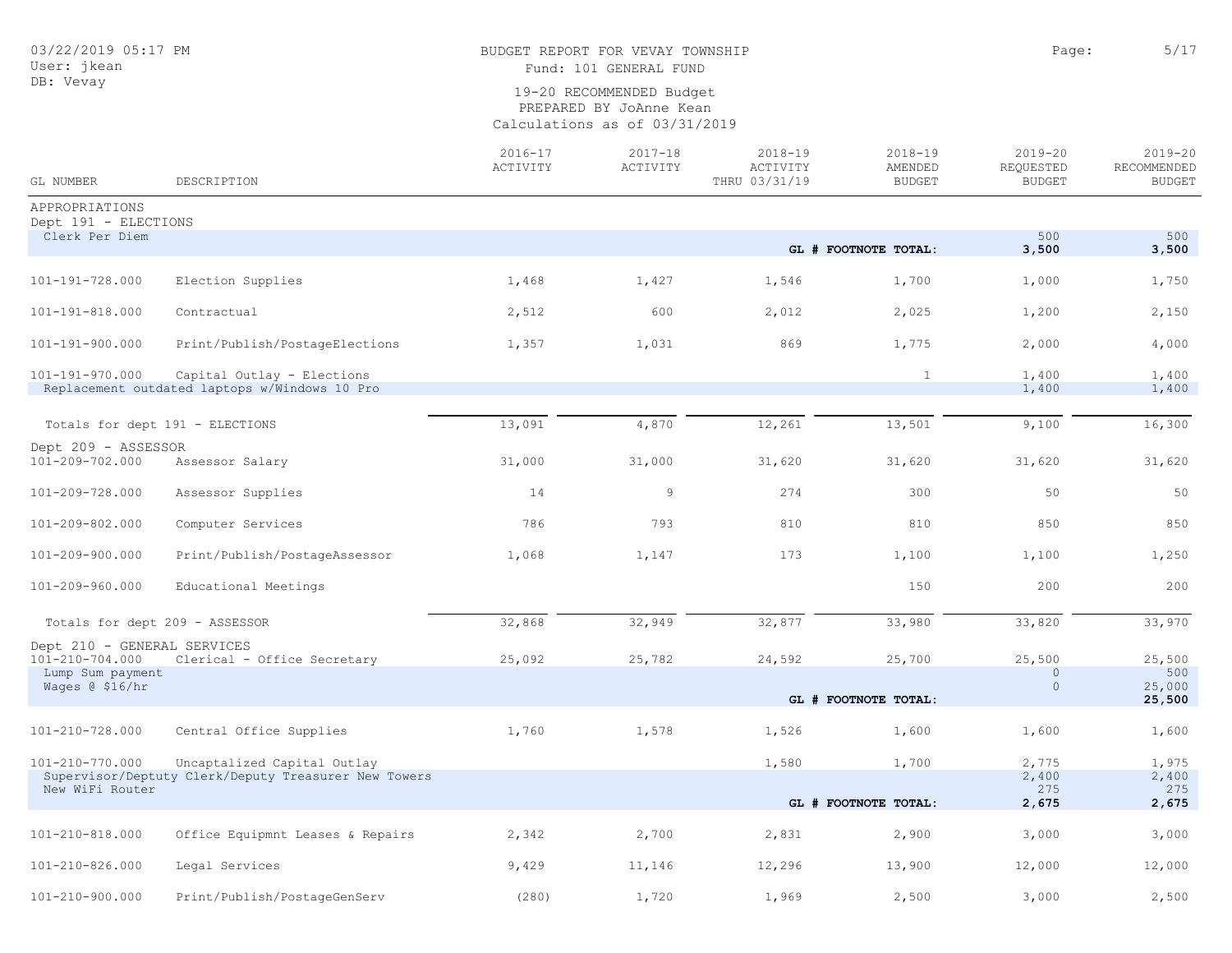## BUDGET REPORT FOR VEVAY TOWNSHIP **Page:** 6/17 Fund: 101 GENERAL FUND

19-20 RECOMMENDED Budget

PREPARED BY JoAnne Kean

Calculations as of 03/31/2019

| GL NUMBER                                           | DESCRIPTION                                                           | $2016 - 17$<br>ACTIVITY | $2017 - 18$<br>ACTIVITY | $2018 - 19$<br>ACTIVITY<br>THRU 03/31/19 | $2018 - 19$<br>AMENDED<br><b>BUDGET</b> | $2019 - 20$<br><b>REQUESTED</b><br><b>BUDGET</b> | $2019 - 20$<br>RECOMMENDED<br><b>BUDGET</b> |
|-----------------------------------------------------|-----------------------------------------------------------------------|-------------------------|-------------------------|------------------------------------------|-----------------------------------------|--------------------------------------------------|---------------------------------------------|
| APPROPRIATIONS                                      |                                                                       |                         |                         |                                          |                                         |                                                  |                                             |
| Dept 210 - GENERAL SERVICES<br>101-210-970.000      | Capital Outlay                                                        | 2,124                   | 4,979                   |                                          |                                         |                                                  | $\mathbf{1}$                                |
|                                                     | Totals for dept 210 - GENERAL SERVICES                                | 40,467                  | 47,905                  | 44,794                                   | 48,300                                  | 47,875                                           | 46,576                                      |
| Dept 215 - CLERK<br>101-215-702.000                 | Salary - Clerk                                                        | 41,428                  | 44,249                  | 44,024                                   | 44,024                                  | 44,024                                           | 43,959                                      |
| 101-215-703.000<br>Wages @ \$16/hour                | Wages - Deputy Clerk                                                  | 16,970                  | 16,376                  | 16,600                                   | 19,840                                  | 20,200<br>$\Omega$                               | 20,200<br>19,200                            |
| Lump Sum Payment \$1,000                            |                                                                       |                         |                         |                                          | GL # FOOTNOTE TOTAL:                    | $\overline{0}$                                   | 1,000<br>20,200                             |
| 101-215-728.000                                     | Clerk Supplies                                                        | 328                     | 507                     | 368                                      | 450                                     | 500                                              | 500                                         |
| 101-215-900.000                                     | Print/Publish/PostageClerk                                            | 1,170                   | 1,278                   | 723                                      | 1,300                                   | 1,300                                            | 1,300                                       |
| 101-215-960.000                                     | Clerk Office Educational Mtgs                                         | 1,885                   | 2,145                   | 2,301                                    | 3,000                                   | 3,000                                            | 3,000                                       |
| Totals for dept 215 - CLERK                         |                                                                       | 61,781                  | 64,555                  | 64,016                                   | 68,614                                  | 69,024                                           | 68,959                                      |
| Dept 232 - AUDIT<br>101-232-808.001                 | Accounting Services<br>Accounting Support \$16 x 25 hours             |                         |                         |                                          | $\mathbf{1}$                            | 400<br>400                                       | 400<br>400                                  |
| 101-232-809.000                                     | AUDIT SERVICES                                                        | 4,860                   | 4,610                   | 4,600                                    | 4,610                                   | 4,610                                            | 4,610                                       |
| Totals for dept 232 - AUDIT                         |                                                                       | 4,860                   | 4,610                   | 4,600                                    | 4,611                                   | 5,010                                            | 5,010                                       |
| 101-237-874.000                                     | Dept 237 - RETIREMENT BOARD/DEPARTMENT<br>RETIREMENT BENEFITS - ERCON | 36,899                  | 30,178                  | 24,157                                   | 24,288                                  | 27,500                                           | 37,500                                      |
| Lump Sum Payment \$10,000                           | New monthly payment effective 4-1-19 \$2,264                          |                         |                         |                                          | GL # FOOTNOTE TOTAL:                    | 27,500<br>$\mathbf{0}$<br>27,500                 | 27,500<br>10,000<br>37,500                  |
|                                                     |                                                                       |                         |                         |                                          |                                         |                                                  |                                             |
|                                                     | Totals for dept 237 - RETIREMENT BOARD/DEPARTMENT                     | 36,899                  | 30,178                  | 24,157                                   | 24,288                                  | 27,500                                           | 37,500                                      |
| Dept 247 - BOARD OF REVIEW<br>$101 - 247 - 705.000$ | Board of Review Per Diem                                              | 1,330                   | 1,045                   | 1,235                                    | 1,500                                   | 1,500                                            | 1,500                                       |
| 101-247-728.000                                     | Board of Review Supplies                                              |                         |                         | 19                                       | 100                                     | 100                                              | 100                                         |
| 101-247-900.000                                     | Print/Publish/Postage BOR                                             | 191                     | 149                     | 5                                        | 200                                     | 100                                              | 200                                         |
| 101-247-960.000                                     | Educational Meetings                                                  |                         | 178                     | 126                                      | 200                                     | 200                                              | 250                                         |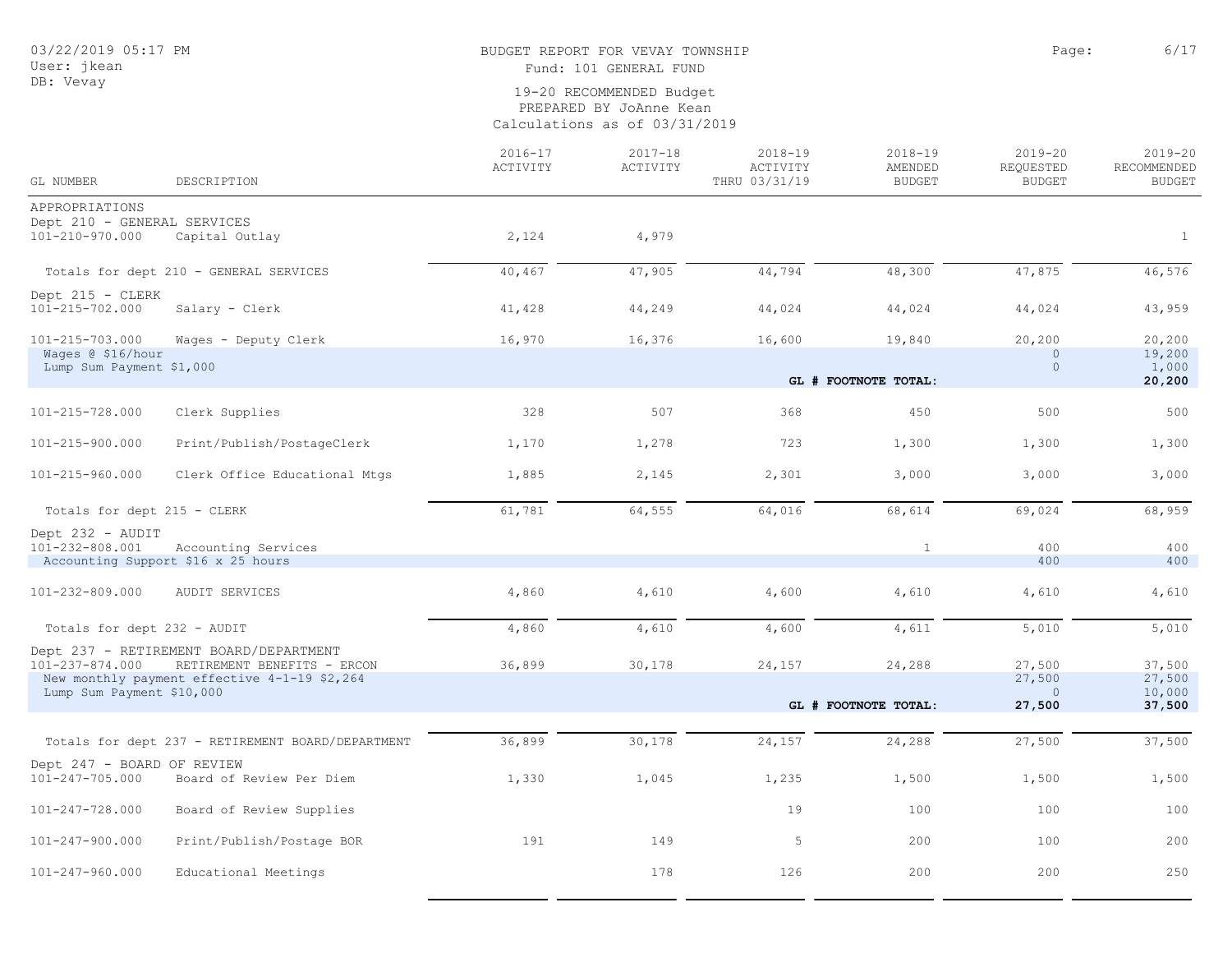## BUDGET REPORT FOR VEVAY TOWNSHIP **Page:**  $7/17$

Fund: 101 GENERAL FUND

| GL NUMBER                                       | DESCRIPTION                                                           | $2016 - 17$<br>ACTIVITY | $2017 - 18$<br>ACTIVITY | $2018 - 19$<br>ACTIVITY<br>THRU 03/31/19 | $2018 - 19$<br>AMENDED<br><b>BUDGET</b> | $2019 - 20$<br>REQUESTED<br><b>BUDGET</b> | $2019 - 20$<br>RECOMMENDED<br><b>BUDGET</b> |
|-------------------------------------------------|-----------------------------------------------------------------------|-------------------------|-------------------------|------------------------------------------|-----------------------------------------|-------------------------------------------|---------------------------------------------|
|                                                 |                                                                       |                         |                         |                                          |                                         |                                           |                                             |
| APPROPRIATIONS<br>Dept 247 - BOARD OF REVIEW    |                                                                       |                         |                         |                                          |                                         |                                           |                                             |
|                                                 | Totals for dept 247 - BOARD OF REVIEW                                 | 1,521                   | 1,372                   | 1,385                                    | 2,000                                   | 1,900                                     | 2,050                                       |
| Dept 253 - TREASURER                            |                                                                       |                         |                         |                                          |                                         |                                           |                                             |
| 101-253-702.000                                 | Salary - Treasurer                                                    | 38,006                  | 40,134                  | 40,429                                   | 40,429                                  | 40,429                                    | 40,328                                      |
| 101-253-703.000                                 | Wages - Deputy Treasurer                                              | 5,002                   | 9,289                   | 9,867                                    | 10,300                                  | 10,000                                    | 10,500                                      |
| 101-253-728.000                                 | Treasurer Supplies                                                    | 541                     | 659                     | 465                                      | 725                                     | 750                                       | 500                                         |
| 101-253-833.000                                 | Tax Collection Expense                                                | 303                     | 216                     | 283                                      | 300                                     | 250                                       | 250                                         |
| 101-253-900.000                                 | Print/Publish/PostageTreasurer                                        | 1,342                   | 1,285                   | 1,282                                    | 1,525                                   | 2,500                                     | 2,500                                       |
| 101-253-960.000                                 | Treasurer Office Educational Mtgs                                     | 2,309                   | 1,518                   | 1,855                                    | 2,000                                   | 2,000                                     | 2,000                                       |
|                                                 | Totals for dept 253 - TREASURER                                       | 47,503                  | 53,101                  | 54,181                                   | 55,279                                  | 55,929                                    | 56,078                                      |
| $101 - 265 - 702.000$                           | Dept 265 - BUILDING AND GROUNDS<br>Wages-Custodian                    | 4,964                   | 5,719                   | 4,049                                    | 5,700                                   | 5,000                                     | 5,000                                       |
| Lump Sum Payment \$300                          |                                                                       |                         |                         |                                          |                                         | $\circ$                                   | 5,000                                       |
|                                                 |                                                                       |                         |                         |                                          |                                         |                                           |                                             |
| 101-265-775.000                                 | Township Hall Supplies                                                | 780                     | 327                     | 238                                      | 750                                     | 750                                       | 750                                         |
| $101 - 265 - 853.000$                           | Telephone                                                             | 5,509                   | 5,531                   | 6,198                                    | 7,800                                   | 7,800                                     | 7,800                                       |
| $101 - 265 - 920.000$                           | Utilities                                                             | 6,263                   | 5,898                   | 5,399                                    | 6,300                                   | 6,500                                     | 6,500                                       |
| 101-265-931.000                                 | Townhall Repairs & Maint (inside)                                     | 6,280                   | 4,973                   | 4,493                                    | 4,800                                   | 5,000                                     | 5,000                                       |
| 101-265-932.000                                 | TwnhllGgroundsRepairs&Maint(outsio                                    | 5,976                   | 2,690                   | 3,668                                    | 3,790                                   | 5,000                                     | 5,000                                       |
| 101-265-970.000                                 | Capital Outlay                                                        | 2,208                   |                         | 5,106                                    | 5,110                                   | $\mathbf{1}$                              | 12,000                                      |
|                                                 | Parking Lot re-sealing & painting<br>Outside painting of Twp Building |                         |                         |                                          |                                         |                                           |                                             |
|                                                 |                                                                       |                         |                         |                                          |                                         |                                           |                                             |
|                                                 | Totals for dept 265 - BUILDING AND GROUNDS                            | 31,980                  | 25,138                  | 29,151                                   | 34,250                                  | 30,051                                    | 42,050                                      |
| Dept 276 - Cemeteries<br>101-276-702.000        | Wages - Cemetery Sexton                                               | 4,000                   | 4,000                   | 4,000                                    | 4,000                                   | 4,000                                     | 4,000                                       |
| 101-276-728.209                                 | Supplies - Hawley                                                     | 850                     | 400                     | 564                                      | 600                                     | 500                                       | 500                                         |
| Potem Software Annual Support<br>Veterans Flags |                                                                       |                         |                         |                                          |                                         | 400<br>100                                | 400<br>100                                  |
|                                                 |                                                                       |                         |                         |                                          | GL # FOOTNOTE TOTAL:                    | 500                                       | 500                                         |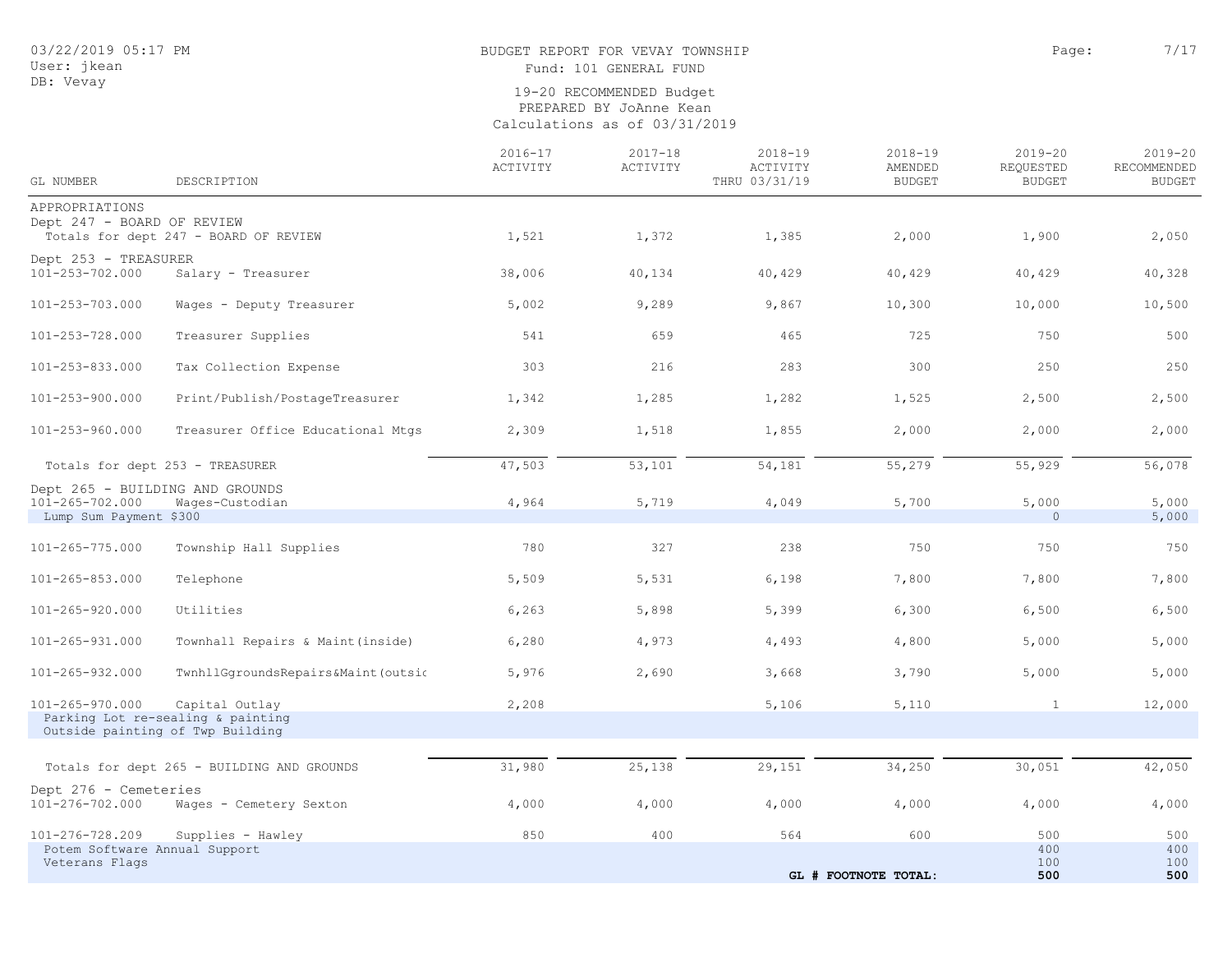## BUDGET REPORT FOR VEVAY TOWNSHIP CONDUCTED AND RAGE: 8/17 Fund: 101 GENERAL FUND

| GL NUMBER                                     | DESCRIPTION                                                              | $2016 - 17$<br>ACTIVITY | $2017 - 18$<br>ACTIVITY | $2018 - 19$<br>ACTIVITY<br>THRU 03/31/19 | $2018 - 19$<br>AMENDED<br><b>BUDGET</b> | $2019 - 20$<br>REQUESTED<br><b>BUDGET</b> | $2019 - 20$<br>RECOMMENDED<br><b>BUDGET</b> |
|-----------------------------------------------|--------------------------------------------------------------------------|-------------------------|-------------------------|------------------------------------------|-----------------------------------------|-------------------------------------------|---------------------------------------------|
| APPROPRIATIONS                                |                                                                          |                         |                         |                                          |                                         |                                           |                                             |
| Dept 276 - Cemeteries<br>101-276-730.000      | Re-purchase of Rolfe&Eden Lots                                           |                         |                         |                                          | $\mathbf{1}$                            | $\mathbf{1}$                              | $\mathbf{1}$                                |
| 101-276-730.209                               | Re-purchase Lots - Hawley                                                |                         |                         |                                          | $\mathbf{1}$                            | $\mathbf{1}$                              | $\mathbf{1}$                                |
| 101-276-818.000                               | Upkeep & Mowing - Rolfe&Eden                                             |                         |                         | 1,421                                    | 1,500                                   | 1,500                                     | 1,500                                       |
| 101-276-818.209                               | Upkeep & Mowing - Hawley                                                 | 3,600                   | 3,044                   | 3,276                                    | 4,500                                   | 4,500                                     | 4,500                                       |
| 101-276-819.000                               | Contracted Grave Openings - Rolfe&                                       |                         | 900                     |                                          | 500                                     | 600                                       | 600                                         |
| 101-276-819.209                               | Contracted Grave Openings - Hawley                                       | 2,400                   | 1,300                   | 1,600                                    | 1,600                                   | 2,400                                     | 2,400                                       |
| 101-276-820.209                               | Foundations - Hawley                                                     | 486                     | 288                     | 171                                      | 300                                     | 300                                       | 300                                         |
| 101-276-931.000                               | Repairs & Maintenance Eden&Rolfe                                         |                         | 80                      |                                          | 200                                     | 200                                       | 200                                         |
| 101-276-931.209                               | Repairs & Maintenance - Hawley                                           | 975                     | 40                      | 89                                       | 300                                     | 400                                       | 400                                         |
| 101-276-970.000                               | Capital Outlay                                                           |                         |                         |                                          | 150                                     | 250                                       | $\mathbf{1}$                                |
| 101-276-970.209                               | Capital Outlay - Hawley                                                  | 1,103                   | 2,345                   |                                          |                                         | $\mathbf{1}$                              | $\mathbf{1}$                                |
|                                               | Totals for dept 276 - Cemeteries                                         | 13,414                  | 12,397                  | 11,121                                   | 13,652                                  | 14,653                                    | 14,404                                      |
| Dept 299 - UNALLOCATED<br>101-299-860.000     | Transportation                                                           | 1,178                   | 1,553                   | 1,147                                    | 1,750                                   | 1,750                                     | 1,750                                       |
|                                               | Totals for dept 299 - UNALLOCATED                                        | 1,178                   | 1,553                   | 1,147                                    | 1,750                                   | 1,750                                     | 1,750                                       |
| Dept 336 - FIRE DEPARTMENT<br>101-336-810.000 | Fire Runs                                                                | 7,849                   | 17,762                  | 1,811                                    | 12,800                                  |                                           |                                             |
| 101-336-811.000                               | Standby Fees & 911                                                       | 76,868                  | 77,644                  | 87,665                                   | 87,700                                  | 91,000                                    | 91,000                                      |
| 101-336-813.000                               | HAZMAT FUNDING                                                           | 500                     | 500                     | 500                                      | 500                                     | 500                                       | 500                                         |
| 101-336-970.000                               | Capital Outlay                                                           |                         |                         |                                          | 3,000                                   | 3,000                                     | 3,000                                       |
|                                               | Totals for dept 336 - FIRE DEPARTMENT                                    | 85,217                  | 95,906                  | 89,976                                   | 104,000                                 | 94,500                                    | 94,500                                      |
| 101-371-728.000                               | Dept 371 - BUILDING/ZONING SERVICES<br>Supplies-Building/Zoning Services |                         |                         | 500                                      | 750                                     | 750                                       | 750                                         |
| $101 - 371 - 819.000$                         | Building Permits                                                         | 15,701                  | 17,580                  | 2,758                                    | 5,175                                   | $\mathbf{1}$                              | $\mathbf{1}$                                |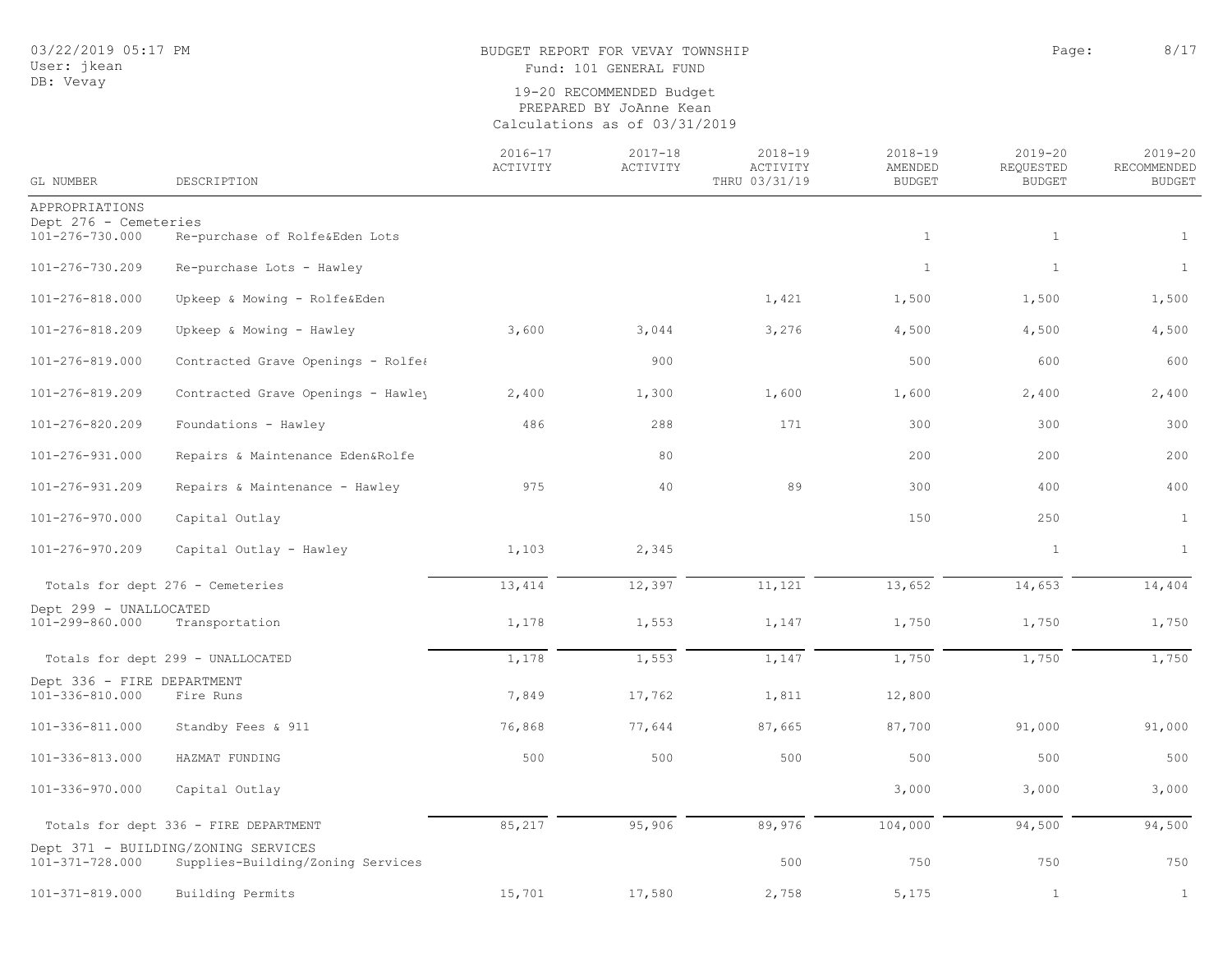## BUDGET REPORT FOR VEVAY TOWNSHIP **Page:** 9/17 Fund: 101 GENERAL FUND

| GL NUMBER                                                                         | DESCRIPTION                                                                | $2016 - 17$<br>ACTIVITY | $2017 - 18$<br>ACTIVITY | $2018 - 19$<br>ACTIVITY<br>THRU 03/31/19 | $2018 - 19$<br>AMENDED<br><b>BUDGET</b> | $2019 - 20$<br>REQUESTED<br><b>BUDGET</b> | $2019 - 20$<br>RECOMMENDED<br><b>BUDGET</b> |
|-----------------------------------------------------------------------------------|----------------------------------------------------------------------------|-------------------------|-------------------------|------------------------------------------|-----------------------------------------|-------------------------------------------|---------------------------------------------|
| APPROPRIATIONS                                                                    |                                                                            |                         |                         |                                          |                                         |                                           |                                             |
|                                                                                   | Dept 371 - BUILDING/ZONING SERVICES                                        |                         |                         |                                          |                                         |                                           |                                             |
| 101-371-820.000                                                                   | Zoning Permits&Retainer Contractua                                         | 6,150                   | 4,850                   | 1,200                                    | 5,050                                   | $\mathbf{1}$                              | $\mathbf{1}$                                |
| 101-371-821.000                                                                   | Electrical Permits                                                         |                         |                         |                                          | $\mathbf{1}$                            | $\mathbf{1}$                              | $\mathbf{1}$                                |
| 101-371-822.000                                                                   | Mechanical Permits                                                         |                         |                         |                                          | 1                                       | $\mathbf{1}$                              | $\mathbf{1}$                                |
| 101-371-823.000                                                                   | Plumbing Permits                                                           |                         |                         |                                          | $\mathbf{1}$                            | $\mathbf{1}$                              | $\mathbf{1}$                                |
| 101-371-824.000                                                                   | Enforcement & Special Inspections<br>Attorney Fees for Special Enforcement | 1,137                   | 950                     | 88                                       | 1,000                                   | 4,000<br>4,000                            | 4,000<br>4,000                              |
| 101-371-828.000                                                                   | Zoning Administrator/Code EO                                               |                         |                         |                                          | 1,500                                   | $\mathbf{1}$                              | 15,060                                      |
| 101-371-829.000                                                                   | Building Inspector                                                         |                         |                         | 3,400                                    | 4,000                                   | 7,000                                     | 7,000                                       |
| 101-371-860.000                                                                   | Transportation                                                             |                         |                         | 132                                      | 200                                     | 200                                       | 200                                         |
| 101-371-900.000                                                                   | Print/Publish/Postage                                                      |                         |                         | 257                                      | 500                                     | 500                                       | 500                                         |
|                                                                                   | Totals for dept 371 - BUILDING/ZONING SERVICES                             | 22,988                  | 23,380                  | 8,335                                    | 18,178                                  | 12,456                                    | 27,515                                      |
| Dept 444 - ROADS<br>$101 - 444 - 969.000$<br>Match @ \$45,000 + 10% overage       | Roads Maintenance                                                          |                         | 12,952                  | 57,048                                   | 57,050                                  | $\mathbf{1}$<br>$\circ$                   | 50,000<br>50,000                            |
|                                                                                   |                                                                            |                         |                         |                                          |                                         |                                           |                                             |
| Totals for dept 444 - ROADS                                                       |                                                                            |                         | 12,952                  | 57,048                                   | 57,050                                  | $\mathbf{1}$                              | 50,000                                      |
|                                                                                   | Dept 445 - DRAINS-PUBLIC BENEFIT                                           |                         |                         |                                          |                                         |                                           |                                             |
| $101 - 445 - 969.000$                                                             | Drains Tax at Large                                                        | 20,015                  | 19,364                  | 18,291                                   | 26,700                                  | 25,500                                    | 25,500                                      |
| Drains at Large                                                                   | Mud Creek Drain Project Interest                                           |                         |                         |                                          |                                         | 6,900<br>18,300                           | 6,900<br>18,300                             |
|                                                                                   |                                                                            |                         |                         |                                          | GL # FOOTNOTE TOTAL:                    | 25,200                                    | 25,200                                      |
|                                                                                   |                                                                            |                         |                         |                                          |                                         |                                           |                                             |
|                                                                                   | Totals for dept 445 - DRAINS-PUBLIC BENEFIT                                | 20,015                  | 19,364                  | 18,291                                   | 26,700                                  | 25,500                                    | 25,500                                      |
| Dept 526 - SANITARY LAND FILL<br>101-526-817.000                                  | Contracted Refuse Cleanup                                                  | 3,500                   |                         |                                          | $\,$ 1                                  | $1\,$                                     | $\mathbf{1}$                                |
| 101-526-819.000                                                                   | Township Hall Refuse Service                                               | 905                     | 660                     | 605                                      | 700                                     | 700                                       | 700                                         |
|                                                                                   | Totals for dept 526 - SANITARY LAND FILL                                   | 4,405                   | 660                     | 605                                      | 701                                     | 701                                       | 701                                         |
| Dept 801 - PLANNING COMMISSION<br>101-801-703.000<br>Substitute Clerical Per Diem | Planning Commission Clerical                                               | 963                     | 750                     |                                          | 51                                      | 51<br>50                                  | 750<br>50                                   |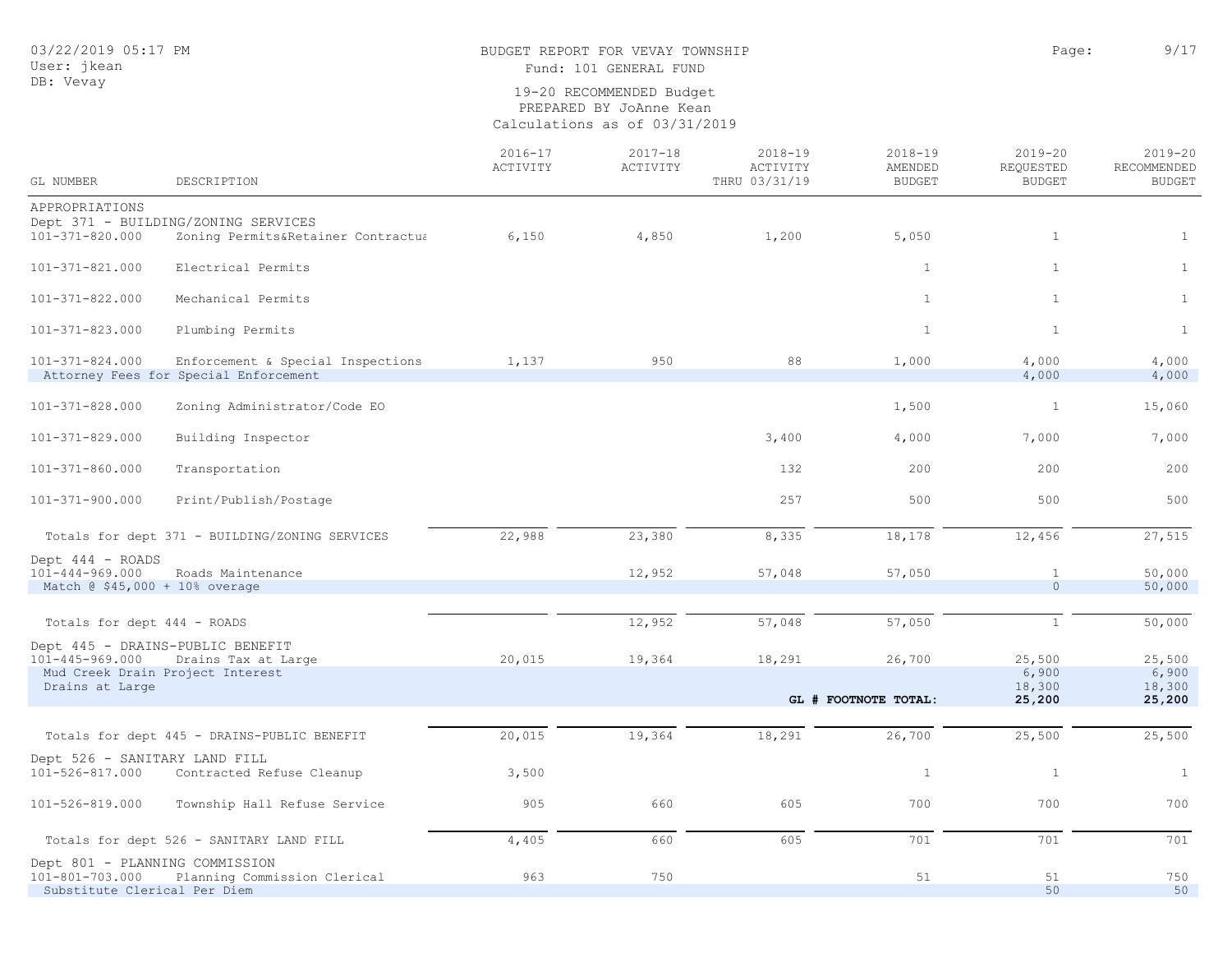## BUDGET REPORT FOR VEVAY TOWNSHIP **Page:** 10/17

Fund: 101 GENERAL FUND

| GL NUMBER                                               | DESCRIPTION                                                             | $2016 - 17$<br>ACTIVITY | $2017 - 18$<br>ACTIVITY | $2018 - 19$<br>ACTIVITY<br>THRU 03/31/19 | $2018 - 19$<br>AMENDED<br><b>BUDGET</b> | $2019 - 20$<br>REQUESTED<br><b>BUDGET</b> | $2019 - 20$<br>RECOMMENDED<br><b>BUDGET</b> |
|---------------------------------------------------------|-------------------------------------------------------------------------|-------------------------|-------------------------|------------------------------------------|-----------------------------------------|-------------------------------------------|---------------------------------------------|
| APPROPRIATIONS                                          |                                                                         |                         |                         |                                          |                                         |                                           |                                             |
| Dept 801 - PLANNING COMMISSION<br>$101 - 801 - 705.000$ | Planning Commission Per Diem                                            | 7,860                   | 6,655                   | 5,940                                    | 7,000                                   | 7,500                                     | 7,500                                       |
| 15 meetings                                             |                                                                         |                         |                         |                                          |                                         | 7,500                                     | 7,500                                       |
| $101 - 801 - 728.000$                                   | Plann. Comm. Supplies                                                   | 43                      | 18                      |                                          | 200                                     | 50                                        | 50                                          |
| 101-801-728.001                                         | ZONING MAP                                                              |                         |                         |                                          | 250                                     | 400                                       | 400                                         |
| 101-801-819.002                                         | Contractual Planning Services                                           | 5,434                   | 816                     |                                          | 1                                       | $\mathbf{1}$                              | $\mathbf{1}$                                |
| 101-801-826.000                                         | Legal Services                                                          | 12,672                  | 15,591                  | 14,504                                   | 15,809                                  | 13,000                                    | 13,000                                      |
| 101-801-900.000                                         | Print/Publish/Postage PC                                                | 1,582                   | 1,225                   | 453                                      | 690                                     | 1,000                                     | 1,000                                       |
| 101-801-960.000                                         | Planning Comm Educational Meetings                                      |                         | 219                     | 25                                       | 500                                     | 500                                       | 500                                         |
|                                                         | Totals for dept 801 - PLANNING COMMISSION                               | 28,554                  | 25,274                  | 20,922                                   | 24,501                                  | 22,502                                    | 23,201                                      |
| 101-815-704.000                                         | Dept 815 - ZONING BOARD OF APPEALS<br>Clerical - Board of Appeals       | 100                     | 233                     | 50                                       | 150                                     | 150                                       | 150                                         |
| 101-815-705.000                                         | Zoning Board of Appeals Per Diem<br>Per Diem for 6 members x 3 meetings | 710                     | 1,630                   | 355                                      | 1,275                                   | 1,275<br>1,275                            | 1,275<br>1,275                              |
|                                                         |                                                                         |                         |                         |                                          |                                         |                                           |                                             |
| 101-815-826.000                                         | Legal Services - ZBA                                                    | 123                     | 2,357                   |                                          | 1                                       | 2,000                                     | 2,000                                       |
| 101-815-827.000                                         | Circuit Ct Litigation Expenses                                          | 141                     |                         |                                          | 1                                       | $\mathbf{1}$                              | 1                                           |
| 101-815-900.000                                         | Print/Publish/Postage ZBA                                               | 36                      | 98                      | 39                                       | 100                                     | 100                                       | 100                                         |
| 101-815-960.000                                         | Educational Meetings ZBA                                                |                         |                         | 25                                       | 250                                     | 250                                       | 250                                         |
|                                                         | Totals for dept 815 - ZONING BOARD OF APPEALS                           | 1,110                   | 4,318                   | 469                                      | 1,777                                   | 3,776                                     | 3,776                                       |
| Dept 950 - INSURANCE AND BONDS<br>101-950-910.000       | Insurance & Bonds                                                       | 14,621                  | 14,271                  | 14,172                                   | 15,200                                  | 15,200                                    | 15,200                                      |
| 101-950-911.000                                         | EMPLOYEE MEDICAL INSURANCE BENEFIT                                      | 15,452                  | 16,052                  | 16,599                                   | 22,000                                  | 22,000                                    | 22,000                                      |
| 101-950-911.001                                         | Employee Medical Insurance Buyout                                       | 4,418                   | 4,481                   | 3,921                                    | 5,150                                   | 4,500                                     | 4,500                                       |
| 101-950-912.000                                         | EMPLOYEE LIFE INSURANCE PREM.                                           | 591                     | 622                     | 725                                      | 750                                     | 800                                       | 800                                         |
|                                                         | Totals for dept 950 - INSURANCE AND BONDS                               | 35,082                  | 35,426                  | 35,417                                   | 43,100                                  | 42,500                                    | 42,500                                      |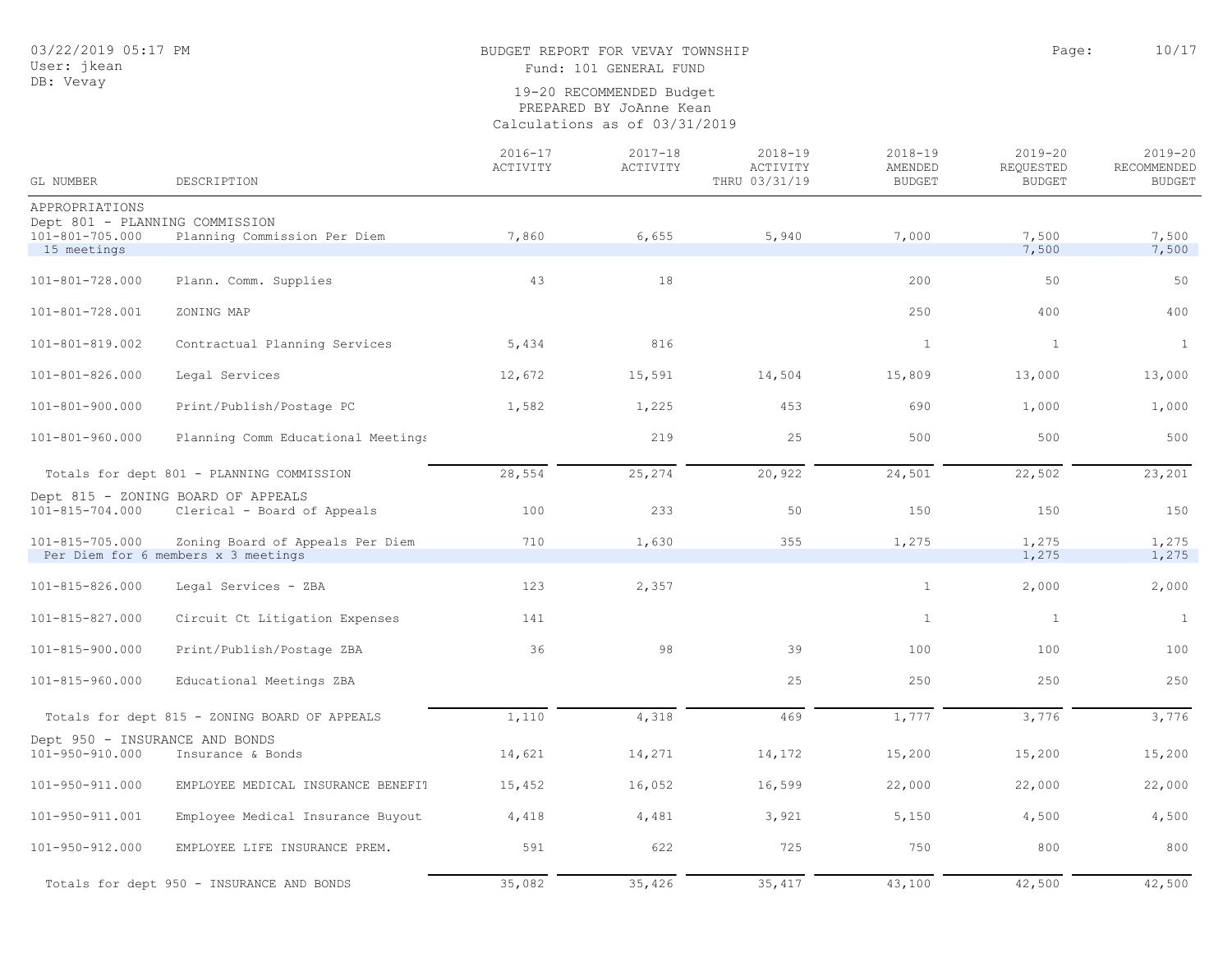# BUDGET REPORT FOR VEVAY TOWNSHIP **Page:** 11/17

Fund: 101 GENERAL FUND

| GL NUMBER                                                       | DESCRIPTION                               | $2016 - 17$<br>ACTIVITY | $2017 - 18$<br>ACTIVITY | $2018 - 19$<br>ACTIVITY<br>THRU 03/31/19 | $2018 - 19$<br>AMENDED<br><b>BUDGET</b> | 2019-20<br>REQUESTED<br>BUDGET | $2019 - 20$<br>RECOMMENDED<br>BUDGET |
|-----------------------------------------------------------------|-------------------------------------------|-------------------------|-------------------------|------------------------------------------|-----------------------------------------|--------------------------------|--------------------------------------|
| APPROPRIATIONS<br>Dept 957 - SOCIAL SECURITY<br>101-957-715.000 | Social Security/Medicare                  | 17,760                  | 18,476                  | 18,653                                   | 19,500                                  | 18,000                         | 20,000                               |
|                                                                 | Totals for dept 957 - SOCIAL SECURITY     | 17,760                  | 18,476                  | 18,653                                   | 19,500                                  | 18,000                         | 20,000                               |
| TOTAL APPROPRIATIONS                                            |                                           | 561,362                 | 606,043                 | 596,914                                  | 664,249                                 | 583,571                        | 676,746                              |
|                                                                 | NET OF REVENUES/APPROPRIATIONS - FUND 101 | 69,933                  | 53,039                  | 14,565                                   | 2,400                                   | 81,465                         | 34,905                               |
| ENDING FUND BALANCE                                             | BEGINNING FUND BALANCE                    | 271,923<br>341,856      | 341,854<br>394,893      | 394,892<br>409,457                       | 394,892<br>397,292                      | 409,457<br>490,922             | 409,457<br>444,362                   |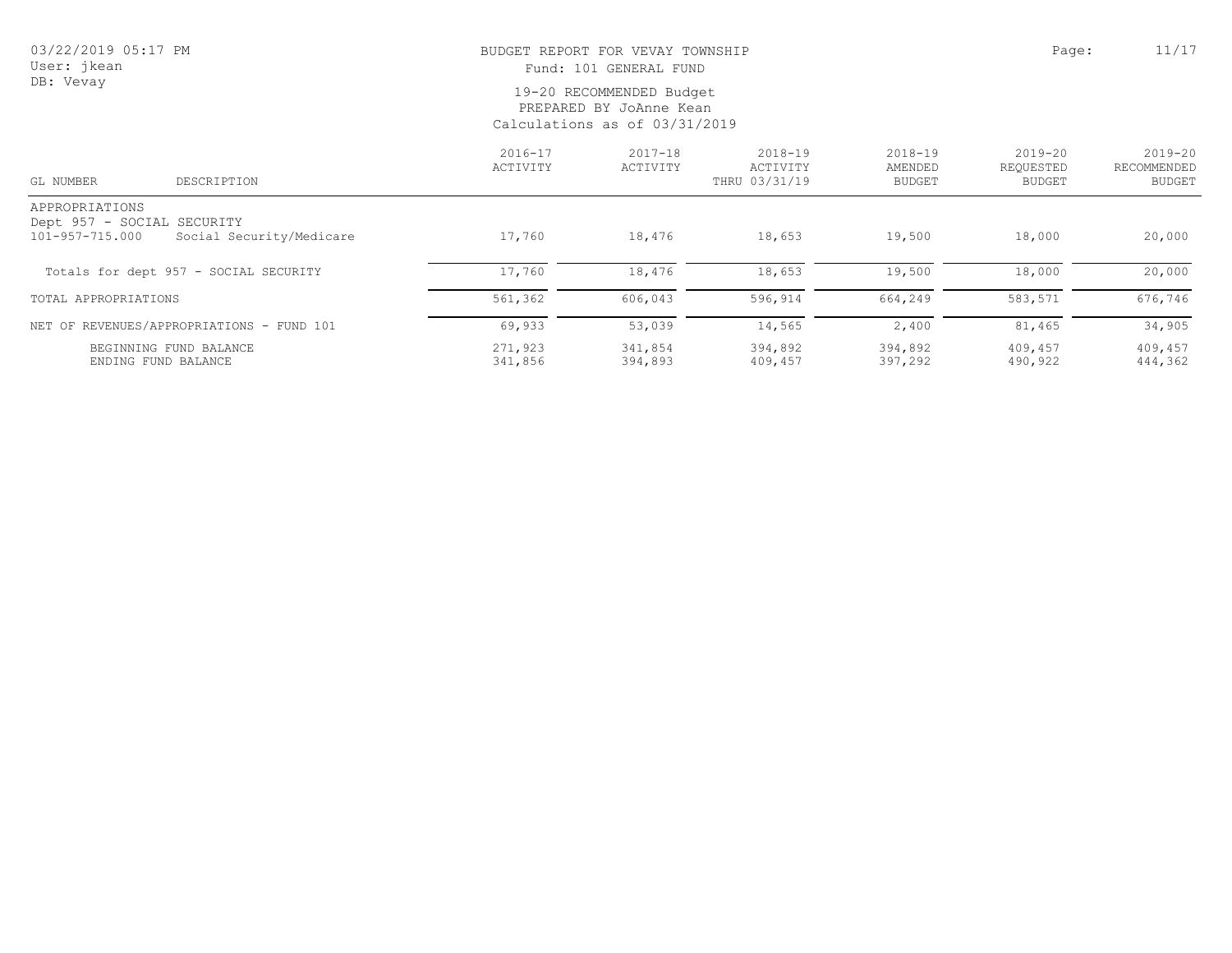## BUDGET REPORT FOR VEVAY TOWNSHIP **Page:** 12/17 Fund: 211 Hawley Cemetery Fund

| GL NUMBER                                                  | DESCRIPTION                                   | $2016 - 17$<br>ACTIVITY | $2017 - 18$<br>ACTIVITY | $2018 - 19$<br>ACTIVITY<br>THRU 03/31/19 | $2018 - 19$<br>AMENDED<br><b>BUDGET</b> | $2019 - 20$<br>REQUESTED<br><b>BUDGET</b> | $2019 - 20$<br>RECOMMENDED<br><b>BUDGET</b> |
|------------------------------------------------------------|-----------------------------------------------|-------------------------|-------------------------|------------------------------------------|-----------------------------------------|-------------------------------------------|---------------------------------------------|
| ESTIMATED REVENUES                                         |                                               |                         |                         |                                          |                                         |                                           |                                             |
| Dept 000 - NONE<br>211-000-664.209                         | Investment Interest - Hawley                  |                         |                         | $\mathbf{1}$                             | 5                                       | 5                                         | 5                                           |
|                                                            |                                               |                         |                         |                                          |                                         |                                           |                                             |
| 211-000-699.101                                            | Transfer In                                   |                         | 27,767                  |                                          |                                         |                                           |                                             |
| 211-000-699.209                                            | FROM Prior Year's Funds - Hawley              |                         |                         |                                          | 3,000                                   | 3,000                                     | 3,000                                       |
| Totals for dept 000 - NONE                                 |                                               |                         | 27,767                  |                                          | 3,005                                   | 3,005                                     | 3,005                                       |
| TOTAL ESTIMATED REVENUES                                   |                                               |                         | 27,767                  |                                          | 3,005                                   | 3,005                                     | 3,005                                       |
| APPROPRIATIONS<br>Dept 276 - Cemeteries<br>211-276-931.209 | Repairs & Maintenance - Hawley                |                         |                         |                                          | 3,000                                   | 3,000                                     | 3,000                                       |
| Shed Repairs                                               |                                               |                         |                         |                                          |                                         | 3,000                                     | 3,000                                       |
|                                                            |                                               |                         |                         |                                          |                                         |                                           |                                             |
|                                                            | Totals for dept 276 - Cemeteries              |                         |                         |                                          | 3,000                                   | 3,000                                     | 3,000                                       |
| TOTAL APPROPRIATIONS                                       |                                               |                         |                         |                                          | 3,000                                   | 3,000                                     | 3,000                                       |
|                                                            | NET OF REVENUES/APPROPRIATIONS - FUND 211     |                         | 27,767                  |                                          | 5                                       | 5                                         | $\overline{5}$                              |
|                                                            | BEGINNING FUND BALANCE<br>ENDING FUND BALANCE |                         | 27,767                  | 27,767<br>27,768                         | 27,767<br>27,772                        | 27,768<br>27,773                          | 27,768<br>27,773                            |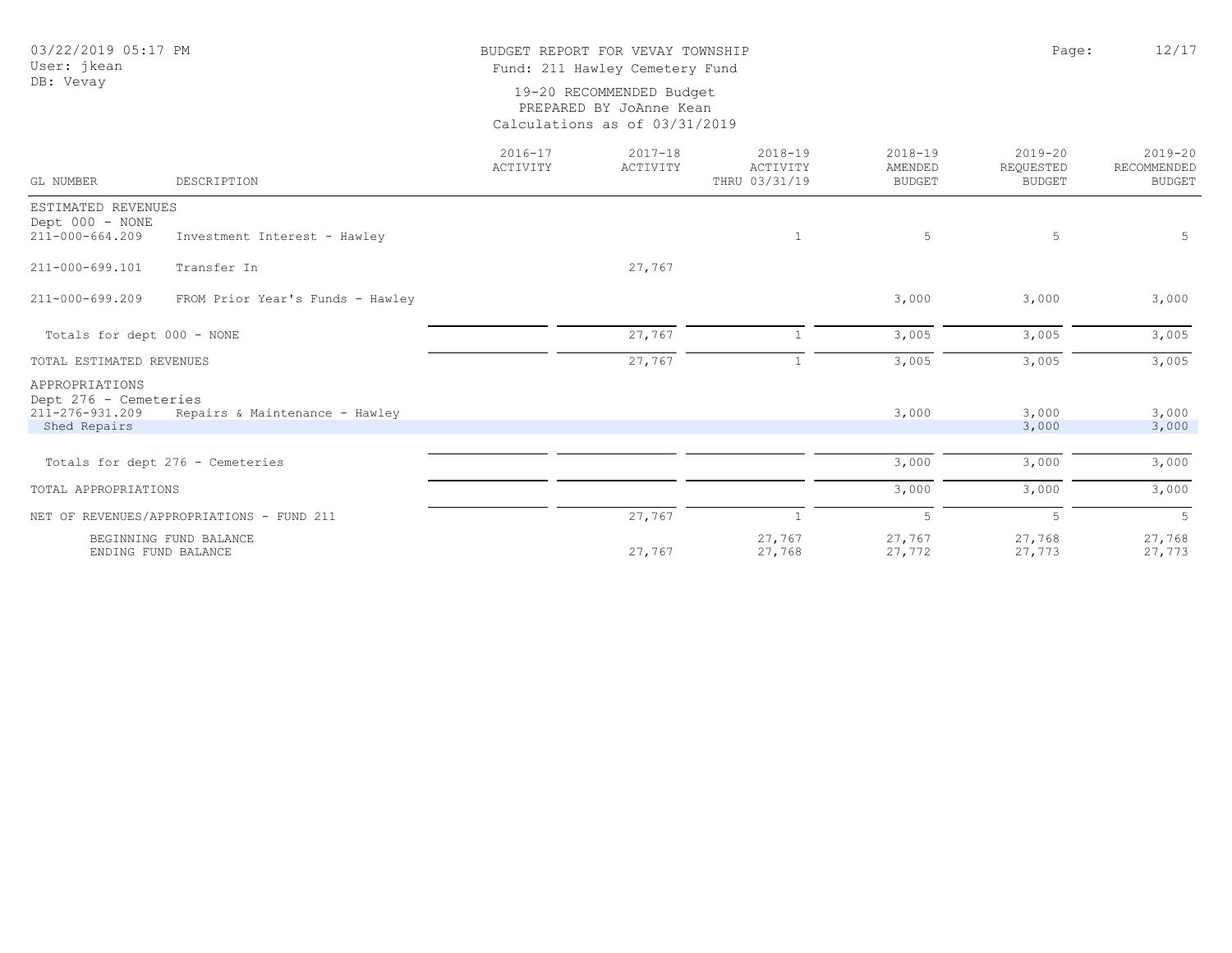## BUDGET REPORT FOR VEVAY TOWNSHIP **Page:** 13/17 Fund: 247 DOWNTOWN DEVELOPMENT AUTHORITY

| GL NUMBER                                            | DESCRIPTION                               | $2016 - 17$<br>ACTIVITY | $2017 - 18$<br>ACTIVITY | 2018-19<br>ACTIVITY<br>THRU 03/31/19 | $2018 - 19$<br>AMENDED<br><b>BUDGET</b> | $2019 - 20$<br>REQUESTED<br><b>BUDGET</b> | $2019 - 20$<br>RECOMMENDED<br><b>BUDGET</b> |
|------------------------------------------------------|-------------------------------------------|-------------------------|-------------------------|--------------------------------------|-----------------------------------------|-------------------------------------------|---------------------------------------------|
| ESTIMATED REVENUES                                   |                                           |                         |                         |                                      |                                         |                                           |                                             |
| Dept 000 - NONE<br>247-000-403.000                   | Current Property Taxes                    | 34,567                  | 33,535                  |                                      | 32,000                                  | 32,000                                    | 35,000                                      |
| 247-000-664.000                                      | INVESTMENT INTEREST - DDA                 | 5,412                   | 6,446                   | 6,366                                | 5,000                                   | 5,500                                     | 5,500                                       |
| 247-000-676.000                                      | CONT FRM UNAPPROPRIATED FUNDS DDA         |                         |                         |                                      | 4,000                                   | 4,000                                     | 4,000                                       |
| Totals for dept 000 - NONE                           |                                           | 39,979                  | 39,981                  | 6,366                                | 41,000                                  | 41,500                                    | 44,500                                      |
| TOTAL ESTIMATED REVENUES                             |                                           | 39,979                  | 39,981                  | 6,366                                | 41,000                                  | 41,500                                    | 44,500                                      |
| APPROPRIATIONS<br>Dept 000 - NONE<br>247-000-728.000 | Mileage & Supplies DDA                    | 17                      | 66                      | 64                                   | 200                                     | 200                                       | 200                                         |
| 247-000-802.001                                      | COMPUTER - WEB SITE                       |                         |                         |                                      |                                         |                                           | 500                                         |
| 247-000-808.000                                      | Independent Audit- DDA                    | 500                     | 500                     | 500                                  | 500                                     | 500                                       | 500                                         |
| 247-000-809.000                                      | Accounting Services DDA                   |                         |                         |                                      |                                         | 500                                       | 1,000                                       |
| 247-000-818.000                                      | Contractual Services- DDA                 | 8,765                   | 8,827                   | 8,883                                | 9,000                                   | 9,000                                     | 9,000                                       |
| 247-000-826.000                                      | Legal Services - DDA                      | 1,782                   | 3,677                   | 3,573                                | 4,000                                   | 4,000                                     | 4,000                                       |
| 247-000-900.000                                      | Print/Publish/Postage DDA                 | 71                      |                         |                                      | 200                                     | 200                                       | 200                                         |
| 247-000-970.000                                      | Capital Outlay - DDA                      | 13,582                  | 12,448                  | 12,000                               | 25,000                                  | 25,000                                    | 25,000                                      |
| Totals for dept 000 - NONE                           |                                           | 24,717                  | 25,518                  | 25,020                               | 38,900                                  | 39,400                                    | 40,400                                      |
| TOTAL APPROPRIATIONS                                 |                                           | 24,717                  | 25,518                  | 25,020                               | 38,900                                  | 39,400                                    | 40,400                                      |
|                                                      | NET OF REVENUES/APPROPRIATIONS - FUND 247 | 15,262                  | 14,463                  | (18, 654)                            | 2,100                                   | 2,100                                     | 4,100                                       |
| BEGINNING FUND BALANCE<br>ENDING FUND BALANCE        |                                           | 543,616<br>558,878      | 558,876<br>573,339      | 573,340<br>554,686                   | 573,340<br>575,440                      | 554,686<br>556,786                        | 554,686<br>558,786                          |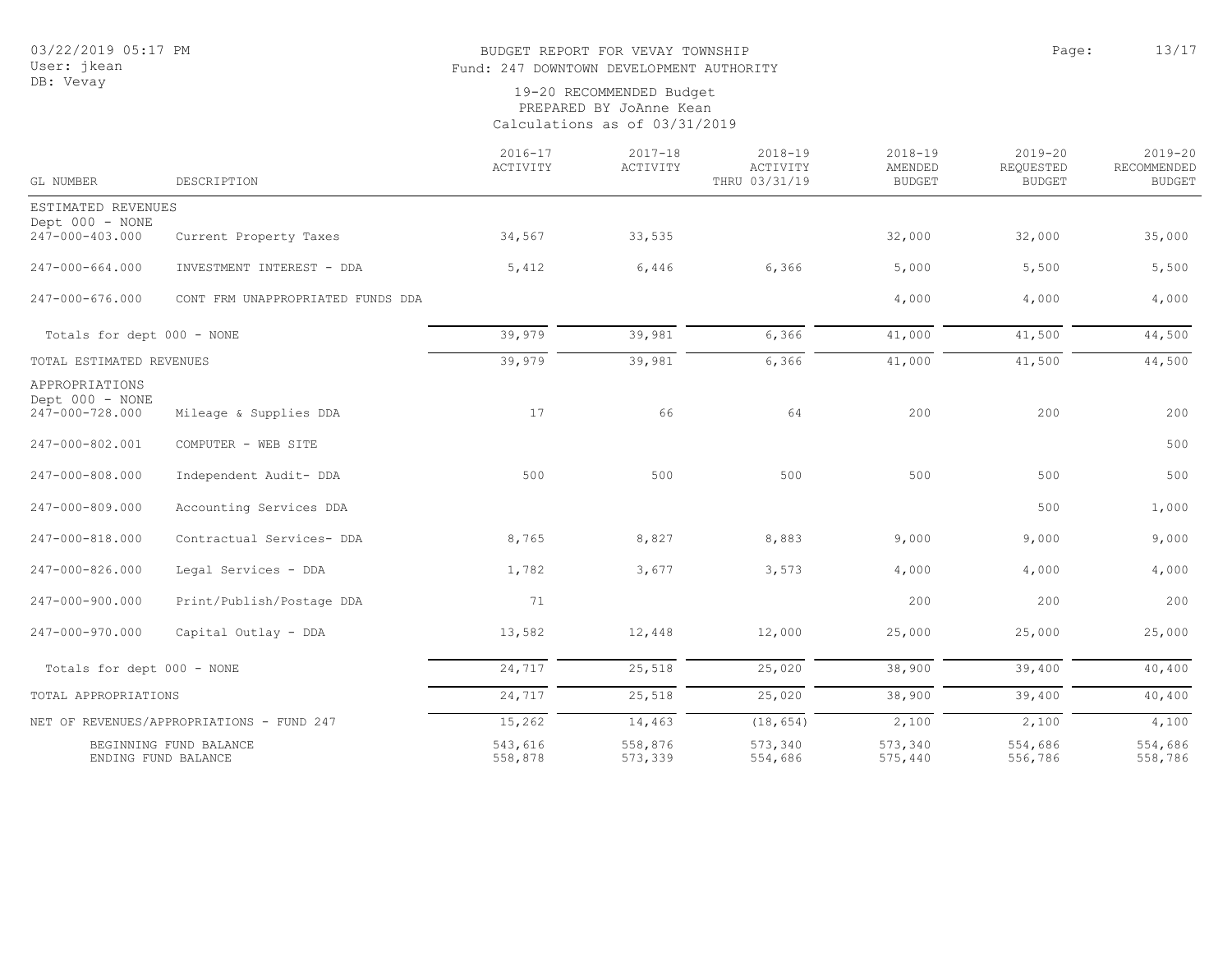## BUDGET REPORT FOR VEVAY TOWNSHIP CONSTRUCTED AND RAGE: 14/17 Fund: 861 EDEN STREET LIGHTING FUND

| GL NUMBER                                 | DESCRIPTION                                                         | $2016 - 17$<br>ACTIVITY | $2017 - 18$<br>ACTIVITY | $2018 - 19$<br>ACTIVITY<br>THRU 03/31/19 | $2018 - 19$<br>AMENDED<br><b>BUDGET</b> | $2019 - 20$<br>REQUESTED<br><b>BUDGET</b> | $2019 - 20$<br>RECOMMENDED<br><b>BUDGET</b> |
|-------------------------------------------|---------------------------------------------------------------------|-------------------------|-------------------------|------------------------------------------|-----------------------------------------|-------------------------------------------|---------------------------------------------|
| ESTIMATED REVENUES<br>Dept 000 - NONE     |                                                                     |                         |                         |                                          |                                         |                                           |                                             |
| 861-000-445.000                           | Spec Asst Lighting Receivable                                       | 700                     | 700                     | 600                                      | 700                                     | 800                                       | 800                                         |
| 861-000-699.000                           | FROM Prior Year's Fund Balance                                      |                         |                         |                                          | 125                                     | 150                                       | 150                                         |
| Totals for dept 000 - NONE                |                                                                     | 700                     | 700                     | 600                                      | 825                                     | 950                                       | 950                                         |
| TOTAL ESTIMATED REVENUES                  |                                                                     | 700                     | 700                     | 600                                      | 825                                     | 950                                       | 950                                         |
| APPROPRIATIONS<br>861-450-926.000         | Dept 450 - STREET LIGHTING EXPENSE - CONS/POW<br>Street Lights Eden | 721                     | 786                     | 810                                      | 792                                     | 900                                       | 900                                         |
|                                           | Totals for dept 450 - STREET LIGHTING EXPENSE - CON                 | 721                     | 786                     | 810                                      | 792                                     | 900                                       | 900                                         |
| TOTAL APPROPRIATIONS                      |                                                                     | 721                     | 786                     | 810                                      | 792                                     | 900                                       | 900                                         |
| NET OF REVENUES/APPROPRIATIONS - FUND 861 |                                                                     | (21)                    | (86)                    | (210)                                    | 33                                      | 50                                        | 50                                          |
| ENDING FUND BALANCE                       | BEGINNING FUND BALANCE                                              | 822<br>801              | 801<br>715              | 715<br>505                               | 715<br>748                              | 505<br>555                                | 505<br>555                                  |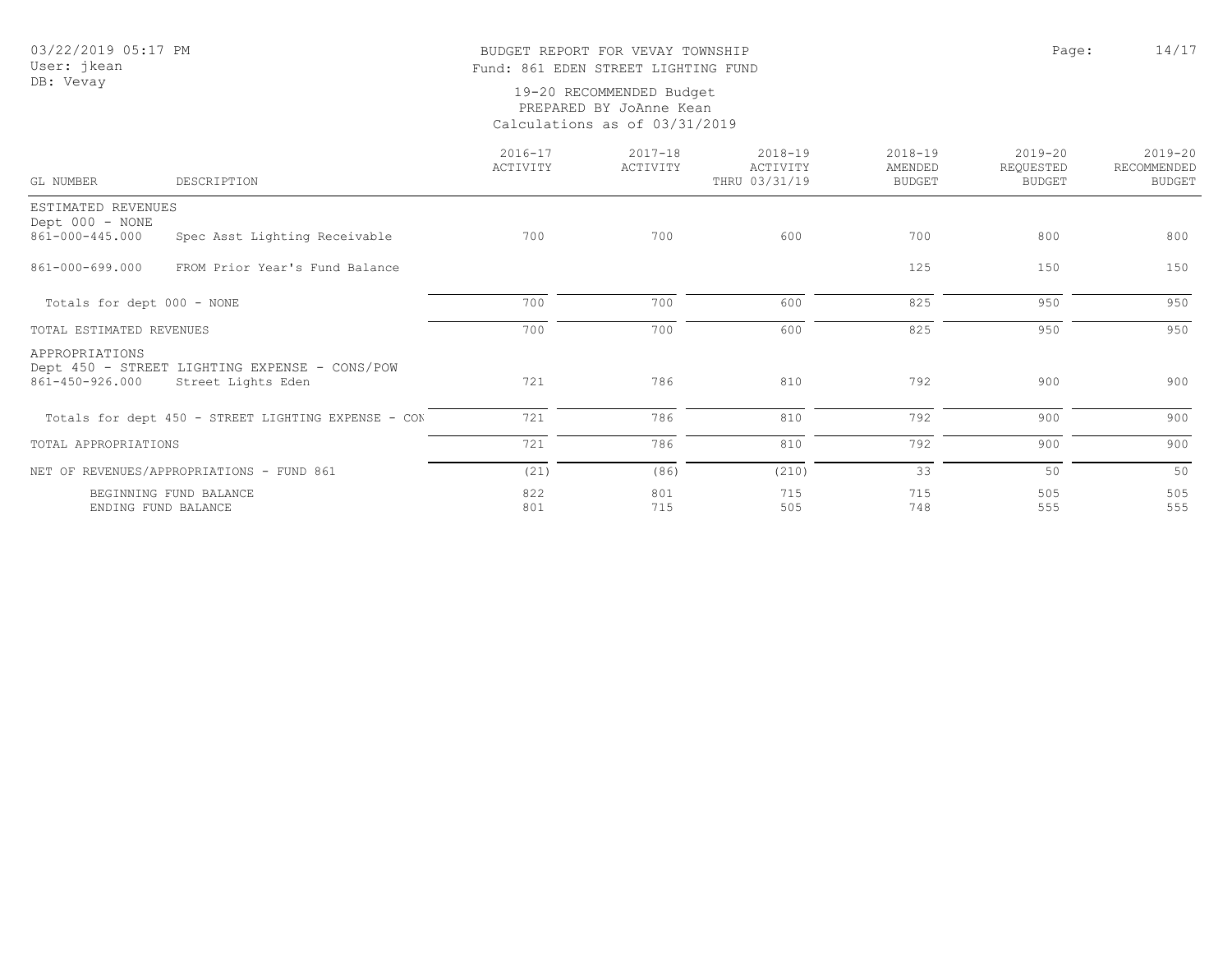## BUDGET REPORT FOR VEVAY TOWNSHIP PAGE: 15/17 Fund: 862 LONE OAK STREET LIGHTING FUND

| GL NUMBER                                 | DESCRIPTION                                                             | $2016 - 17$<br>ACTIVITY | $2017 - 18$<br>ACTIVITY | $2018 - 19$<br>ACTIVITY<br>THRU 03/31/19 | $2018 - 19$<br>AMENDED<br><b>BUDGET</b> | $2019 - 20$<br>REQUESTED<br><b>BUDGET</b> | $2019 - 20$<br>RECOMMENDED<br><b>BUDGET</b> |
|-------------------------------------------|-------------------------------------------------------------------------|-------------------------|-------------------------|------------------------------------------|-----------------------------------------|-------------------------------------------|---------------------------------------------|
| ESTIMATED REVENUES                        |                                                                         |                         |                         |                                          |                                         |                                           |                                             |
| Dept 000 - NONE                           |                                                                         |                         |                         |                                          |                                         |                                           |                                             |
| 862-000-445.000                           | Spec Assmt Lighting Receivable                                          | 910                     | 910                     | 750                                      | 910                                     | 975                                       | 975                                         |
| 862-000-699.000                           | FROM Prior Year's Fund Balance                                          |                         |                         |                                          | 140                                     | 75                                        | 75                                          |
| Totals for dept 000 - NONE                |                                                                         | 910                     | 910                     | 750                                      | 1,050                                   | 1,050                                     | 1,050                                       |
| TOTAL ESTIMATED REVENUES                  |                                                                         | 910                     | 910                     | 750                                      | 1,050                                   | 1,050                                     | 1,050                                       |
| APPROPRIATIONS<br>862-450-926.000         | Dept 450 - STREET LIGHTING EXPENSE - CONS/POW<br>Street Lights Lone Oak | 929                     | 993                     | 1,006                                    | 1,000                                   | 1,110                                     | 1,110                                       |
|                                           | Totals for dept 450 - STREET LIGHTING EXPENSE - CON                     | 929                     | 993                     | 1,006                                    | 1,000                                   | 1,110                                     | 1,110                                       |
| TOTAL APPROPRIATIONS                      |                                                                         | 929                     | 993                     | 1,006                                    | 1,000                                   | 1,110                                     | 1,110                                       |
| NET OF REVENUES/APPROPRIATIONS - FUND 862 |                                                                         | (19)                    | (83)                    | (256)                                    | 50                                      | (60)                                      | (60)                                        |
|                                           | BEGINNING FUND BALANCE                                                  | 1,063                   | 1,044                   | 961                                      | 961                                     | 705                                       | 705                                         |
|                                           | ENDING FUND BALANCE                                                     | 1,044                   | 961                     | 705                                      | 1,011                                   | 645                                       | 645                                         |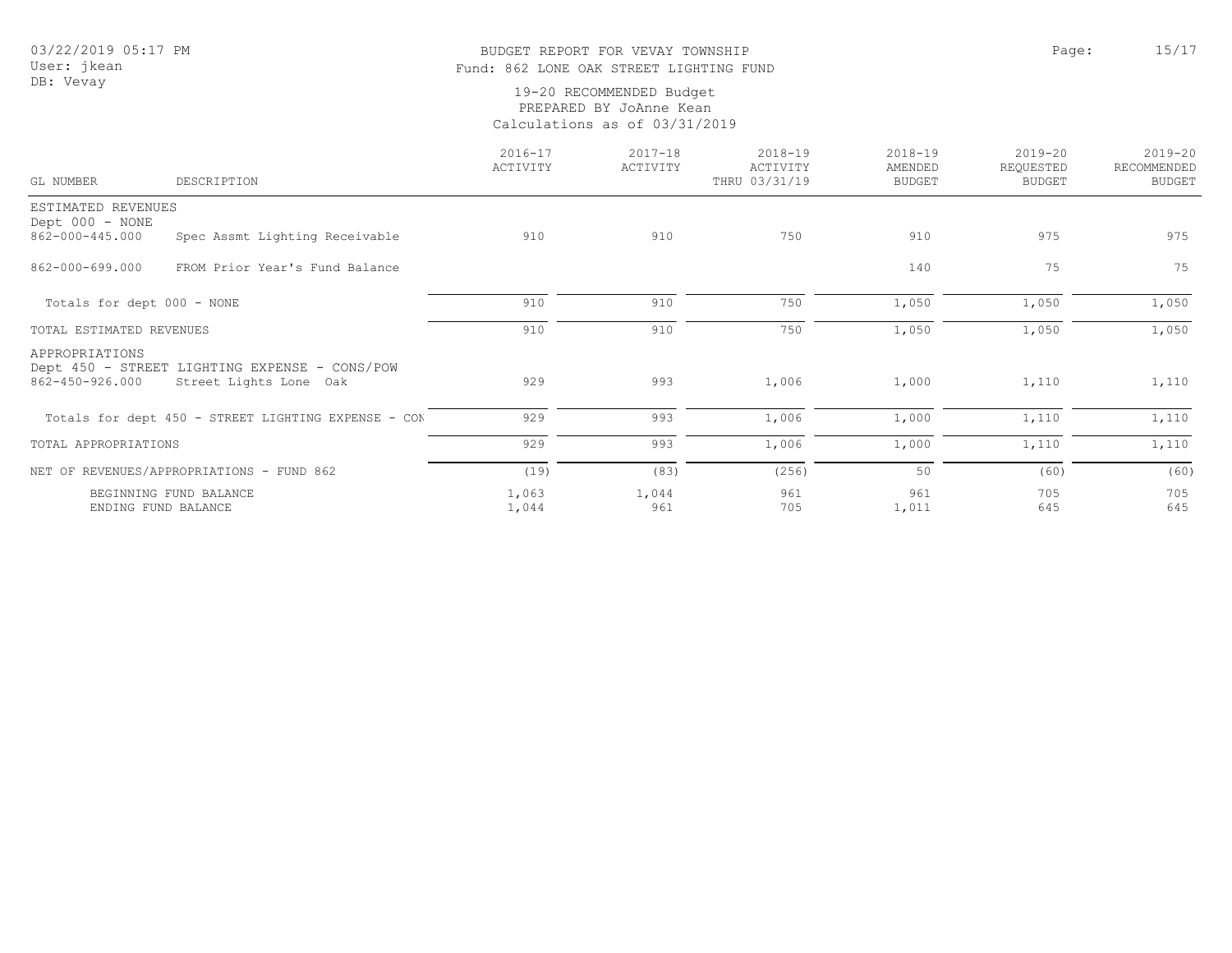## BUDGET REPORT FOR VEVAY TOWNSHIP PAGE AND REPORT TO PAGE 2017 Fund: 863 BULLEN ESTATES STREET LIGHTING FUND

| GL NUMBER                                 | DESCRIPTION                                                           | $2016 - 17$<br>ACTIVITY | $2017 - 18$<br>ACTIVITY | $2018 - 19$<br>ACTIVITY<br>THRU 03/31/19 | $2018 - 19$<br>AMENDED<br><b>BUDGET</b> | $2019 - 20$<br>REQUESTED<br><b>BUDGET</b> | $2019 - 20$<br>RECOMMENDED<br><b>BUDGET</b> |
|-------------------------------------------|-----------------------------------------------------------------------|-------------------------|-------------------------|------------------------------------------|-----------------------------------------|-------------------------------------------|---------------------------------------------|
| ESTIMATED REVENUES<br>Dept 000 - NONE     |                                                                       |                         |                         |                                          |                                         |                                           |                                             |
| 863-000-445.000                           | Spec Assmt Receivable                                                 | 1,100                   | 1,210                   | 900                                      | 1,210                                   | 1,650                                     | 1,650                                       |
| 863-000-699.000                           | FROM Prior Year's Fund Balance                                        |                         |                         |                                          | 250                                     | $\mathbf{1}$                              | $\mathbf{1}$                                |
| Totals for dept 000 - NONE                |                                                                       | 1,100                   | 1,210                   | 900                                      | 1,460                                   | 1,651                                     | 1,651                                       |
| TOTAL ESTIMATED REVENUES                  |                                                                       | 1,100                   | 1,210                   | 900                                      | 1,460                                   | 1,651                                     | 1,651                                       |
| APPROPRIATIONS<br>863-450-926.000         | Dept 450 - STREET LIGHTING EXPENSE - CONS/POW<br>Street Lights Bullen | 1,327                   | 1,419                   | 1,437                                    | 1,416                                   | 1,560                                     | 1,560                                       |
|                                           | Totals for dept 450 - STREET LIGHTING EXPENSE - CON                   | 1,327                   | 1,419                   | 1,437                                    | 1,416                                   | 1,560                                     | 1,560                                       |
| TOTAL APPROPRIATIONS                      |                                                                       | 1,327                   | 1,419                   | 1,437                                    | 1,416                                   | 1,560                                     | 1,560                                       |
| NET OF REVENUES/APPROPRIATIONS - FUND 863 |                                                                       | (227)                   | (209)                   | (537)                                    | 44                                      | 91                                        | 91                                          |
|                                           | BEGINNING FUND BALANCE<br>ENDING FUND BALANCE                         | 1,203<br>976            | 975<br>766              | 766<br>229                               | 766<br>810                              | 229<br>320                                | 229<br>320                                  |